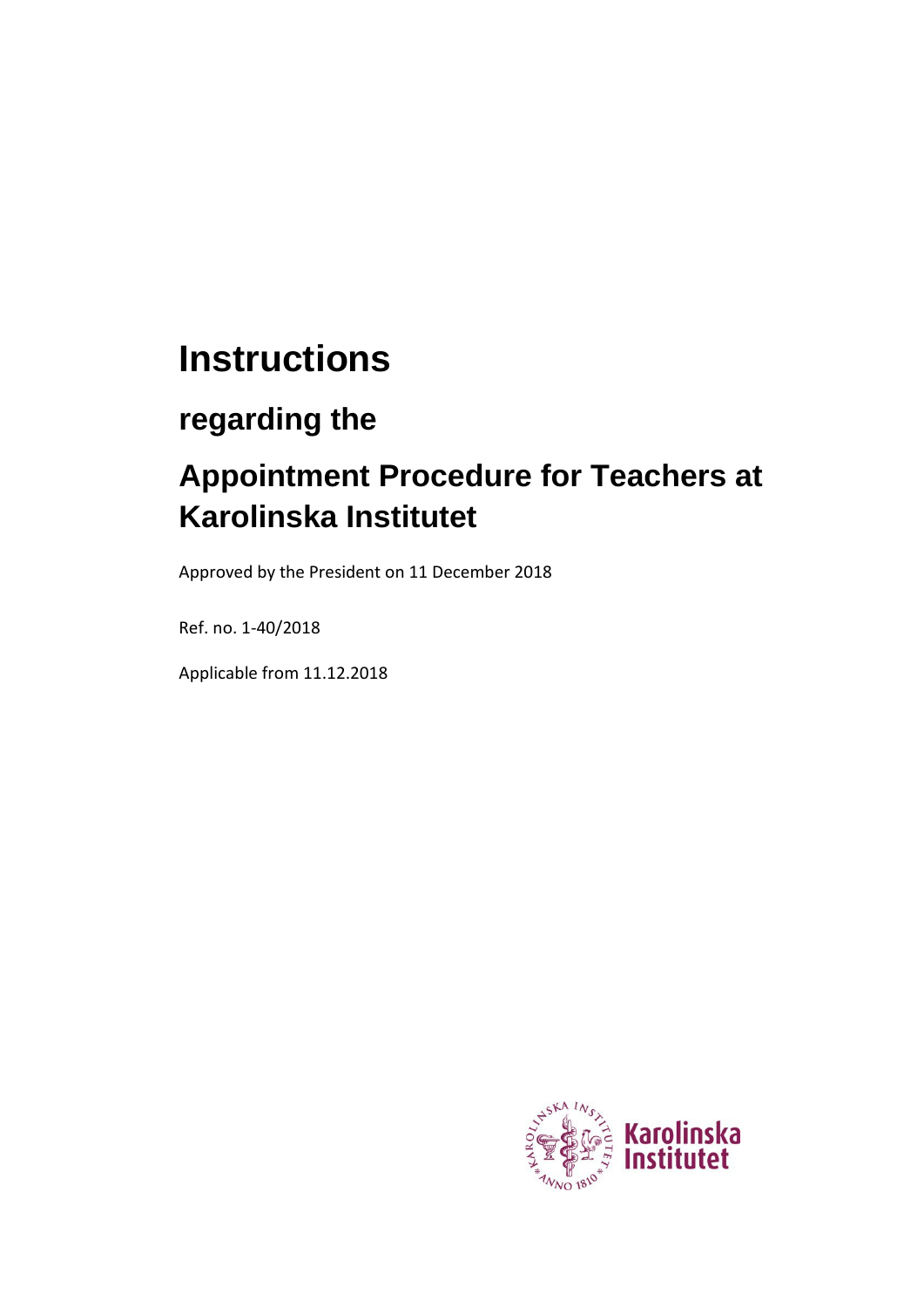

# **TABLE OF CONTENTS**

| 3.4.1 PROMOTION OF ASSISTANT PROFESSOR TO SENIOR LECTURER WITH FOCUS ON RESEARCH 18<br>3.4.2 PROMOTION OF ASSISTANT PROFESSOR TO SENIOR LECTURER WITH FOCUS ON EDUCATION AND |  |
|------------------------------------------------------------------------------------------------------------------------------------------------------------------------------|--|
|                                                                                                                                                                              |  |
|                                                                                                                                                                              |  |
|                                                                                                                                                                              |  |
|                                                                                                                                                                              |  |
|                                                                                                                                                                              |  |
|                                                                                                                                                                              |  |
|                                                                                                                                                                              |  |
|                                                                                                                                                                              |  |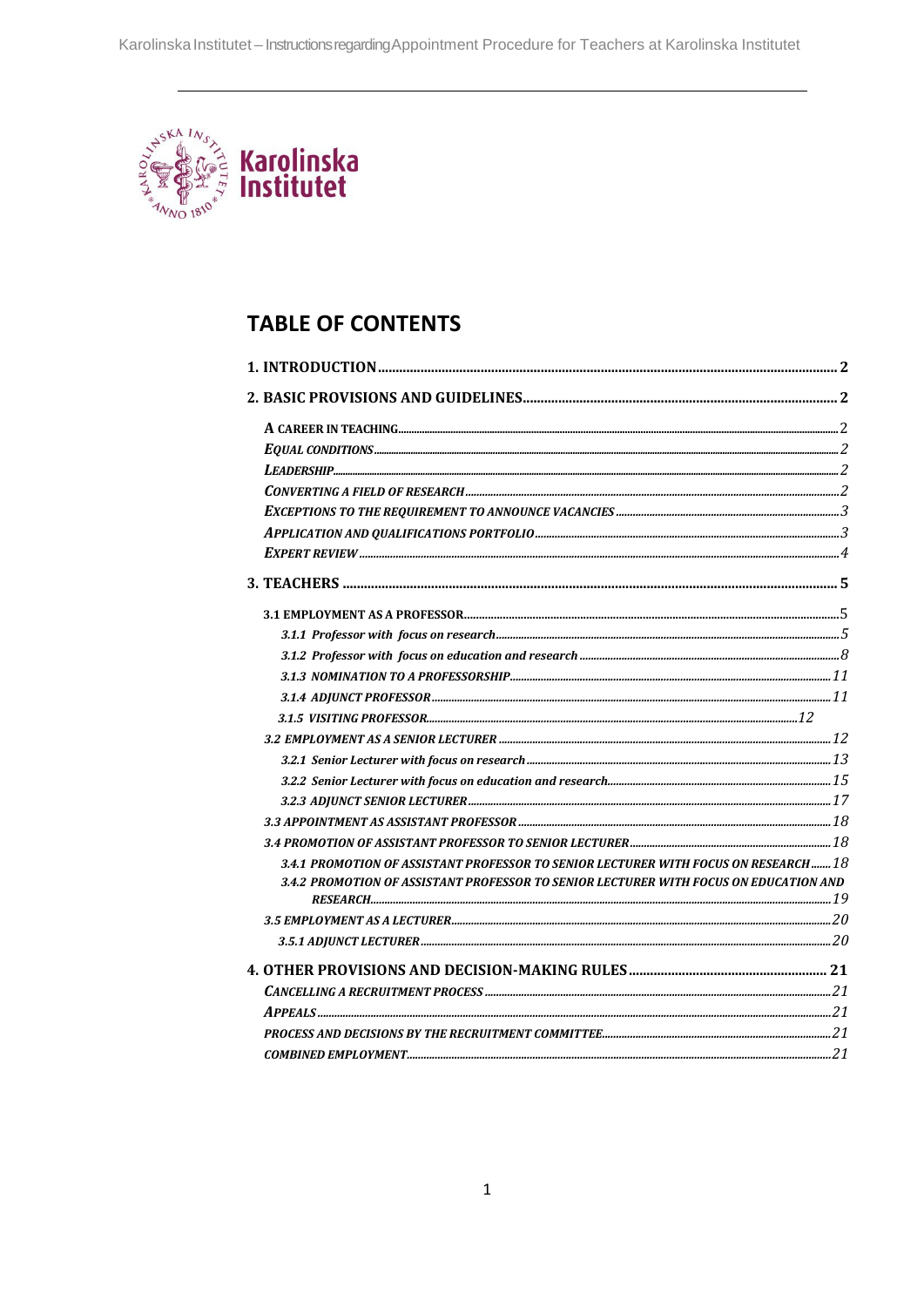## **1. INTRODUCTION**

There are two documents containing supplemental information regarding the *Appointment Procedure for Teaching Staff at Karolinska Institutet*: The *Recruitment Guide* and the *Instructions regarding the Appointment Procedure for Teaching Staff at Karolinska Institutet*. The following instructions reference the equivalent paragraph in the Appointment Procedure (ref. no. 1-877/2017).

## <span id="page-2-0"></span>**2. BASIC PROVISIONS AND GUIDELINES**

## <span id="page-2-1"></span>**A CAREER IN TEACHING**

The career system at Karolinska Institutet (KI) constitutes a competitive career path for teachers and researchers within KI. The career system must be characterised by transparency and clarity the criteria for advancement must be clear to both those inside and outside the system. Appointment and evaluation processes must be transparent, explicit and pedagogical in design.

## <span id="page-2-2"></span>**EQUAL CONDITIONS**

**The Higher Education Ordinance** Chapter 4 Section 5: If a group of individuals are to submit a proposal on the applicants to be considered for appointment to a teaching post, women and men shall be equally represented in the group.

**Extracts from the Discrimination Act,** Chapter 2 Section 1: An employer may not discriminate against a person who, with respect to the employer, 1. is an employee, 2. is enquiring about or applying for work. Chapter 3 Section 9: When the distribution of women and men is not more or less equal in a certain type of work or in a certain employee category at a place of work, the employer is to make a special effort when recruiting new employees to attract applicants of the under-represented sex. The employer is to attempt to see to it that the proportion of employees from the under-represented sex gradually increases.

Admission and recruitment must be transparent and free from discrimination on the grounds of sex, transgender identity or expression, ethnicity, religion or other belief, disability, sexual orientation or age.

KI strives to achieve a more even gender distribution within all research fields and to recruit a greater proportion of the underrepresented gender to teaching positions in order to achieve the 40-60% range for all categories of teaching staff.

## <span id="page-2-3"></span>**LEADERSHIP**

**Extract from Strategy 2018:** All employees at the research group leader level or higher are to complete qualifying leadership programmes, either organised within the scope of the KI professional development programmes, or via external organisations.

An efficient organisation and competitive environment is dependent on the existence of teachers with an interest in and ability to provide leadership. Leadership roles must be attractive and meritorious. Where applicable, leadership will be included in requirement profiles as an eligibility requirement or specific merit.

## **CONVERTING A FIELD OF RESEARCH (Section 2.3 in the Appointment Procedure)**

For every appointment of a Professor or Senior Lecturer, a field of research is stated. If an employed Professor or Senior Lecturer believes that there is reason to change their main field of research within the framework of their employment and associated work content, an application may be submitted to the relevant Head of Department. If the Head of Department approves the application, it will then be submitted to the Recruitment Committee for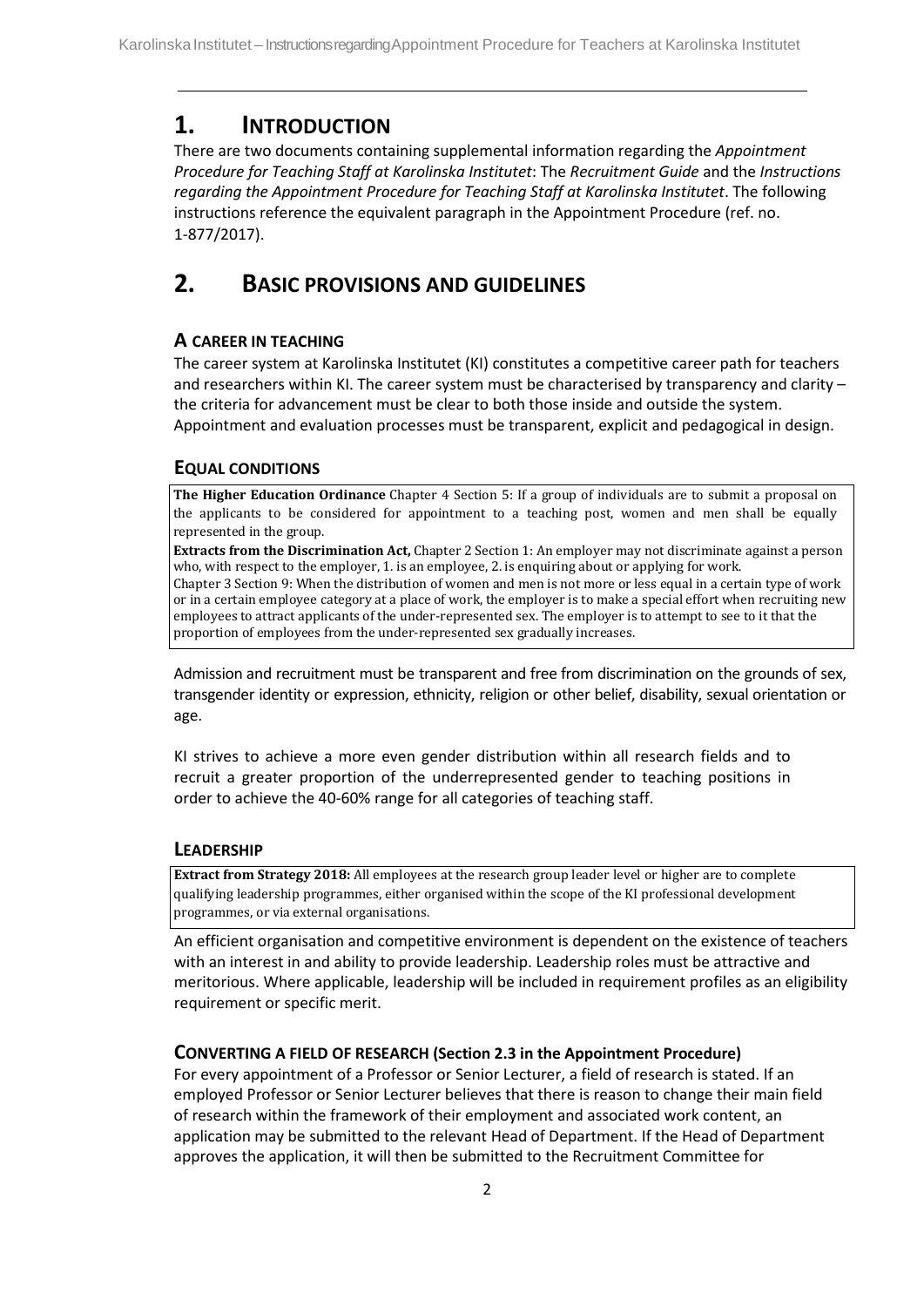#### assessment and decision.

The applicant's qualifications within the newly proposed research field should be taken in consideration at the assessment. The proposal shall then be assessed by at least two experts within the proposed research field.

For every appointment of a Lecturer, a main research field is stated. If an employed Lecturer believes that there is reason to change the their main research field within the framework of their employment and associated work content, an application may then be submitted to the relevant Head of Department.

The HR Office at KI's Central Administration shall be notified of any decision to change the main field of research associated with a Professor's, Senior Lecturer's or Lecturer's employment.

#### <span id="page-3-0"></span>**EXCEPTIONS TO THE REQUIREMENT TO ANNOUNCE VACANCIES (Section 2.4 in the Appointment Procedure)**

The main principle is that all vacant positions are filled in open competition and are always announced both internally and externally.

- 1. General exceptions from the requirement to announce vacancies apply to Professorial nominations and the appointment of Adjunct teachers, Senior Professors and Visiting Professors.
- 2. A general exception from the requirement to announce vacancies may also be granted if all of the following criteria are met:
	- The position is primarily funded by an external financier.
	- The main purpose of the appropriation from the external financier is to fund an appointment.
	- The position/appropriation has been applied for and received from an external financier in competition.
	- The position/appropriation has been received after expert review and evaluation of the qualifications of the person to be employed.
	- Written documentation of the above is included in the employee's personnel file.
	- The decision to exempt the position from the requirement to announce is taken by the Head of Department (See paragraph 2).

Expert assessments do not have to be obtained if it is clearly unneeded in order to evaluate the expertise with regards to the circumstances (The Higher Education Ordinance Chapter 4 Section 6).

## <span id="page-3-1"></span>**Application and qualifications portfolio**

Applications for all teaching positions should be prepared in accordance with Karolinska Institutet's qualifications portfolio for teachers. Se[e https://ki.se/en/about/qualifications](https://ki.se/en/about/qualifications-portfolio-for-teachers-and-researchers)[portfolio-for-teachers-and-researchers](https://ki.se/en/about/qualifications-portfolio-for-teachers-and-researchers)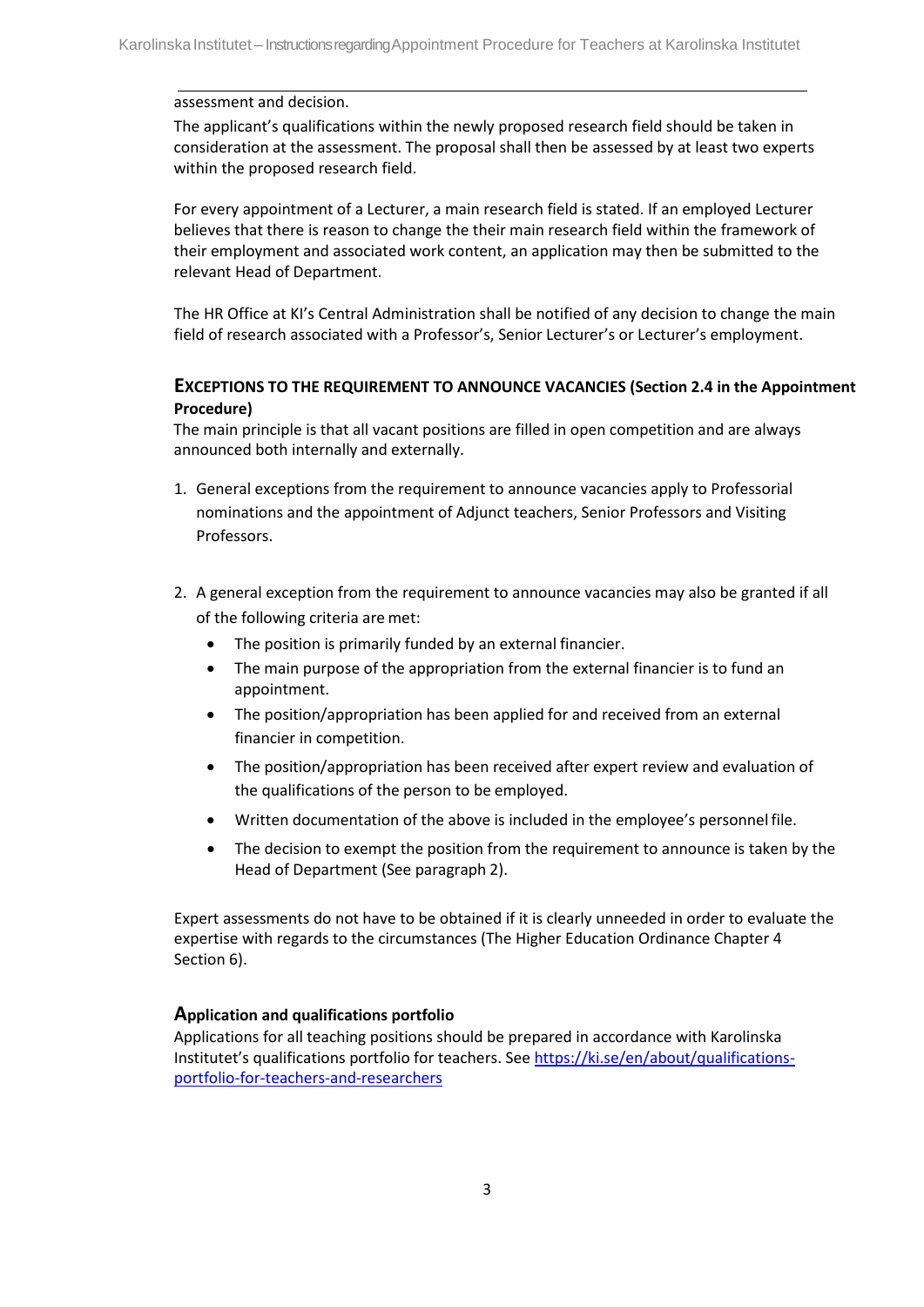#### <span id="page-4-0"></span>**EXPERT ASSESSMENT (Section 2.5 Appointment Procedure)**

Experts are appointed by the Recruitment Committee based on a proposal from the Head of Department or recruitment group regarding each appointment. The selection of experts must be explicitly justified in the proposal.

Experts must be obtained from outside KI and when appointing Professors or Senior Lecturers, normally at least one of the experts should be from outside Sweden. For other appointments, the experts shall normally be obtained from outside KI. Experts shall be from different departments. Both genders should be equally represented among experts unless exceptional circumstances exist, something that presupposes a specific explanation by the Head of Department or recruitment group. For appointments of Professors or Senior Lecturers, experts shall give an individual opinion evaluating and comparing the relative merits of applicants as per instructions.

When appointing Professors, three expert evaluations will normally be obtained while for appointments as Senior Lecturer, or for promotions to Senior Lecturer, two expert evaluations are sufficient. Deviation from this arrangement can be made and requires justification. When appointing Visiting Professors and Adjunct Professors, two expert evaluations will normally be obtained. When appointing Assistant Professors, one expert evaluation shall be obtained by the department from an external expert. If the opinions obtained from experts are deemed insufficient as a basis for the Recruitment Committee's decisions, further experts may be appointed.

The experts shall be particularly familiar with the field of research for the employment and shall possess research- and teaching qualifications well above the eligibility requirements for the employment.

In case there are a large number of applications for a position, the Recruitment Committee can decide to process the procedure differently. The expert review process may be divided into two steps, intended to present the most qualified candidates to go forward to expert review.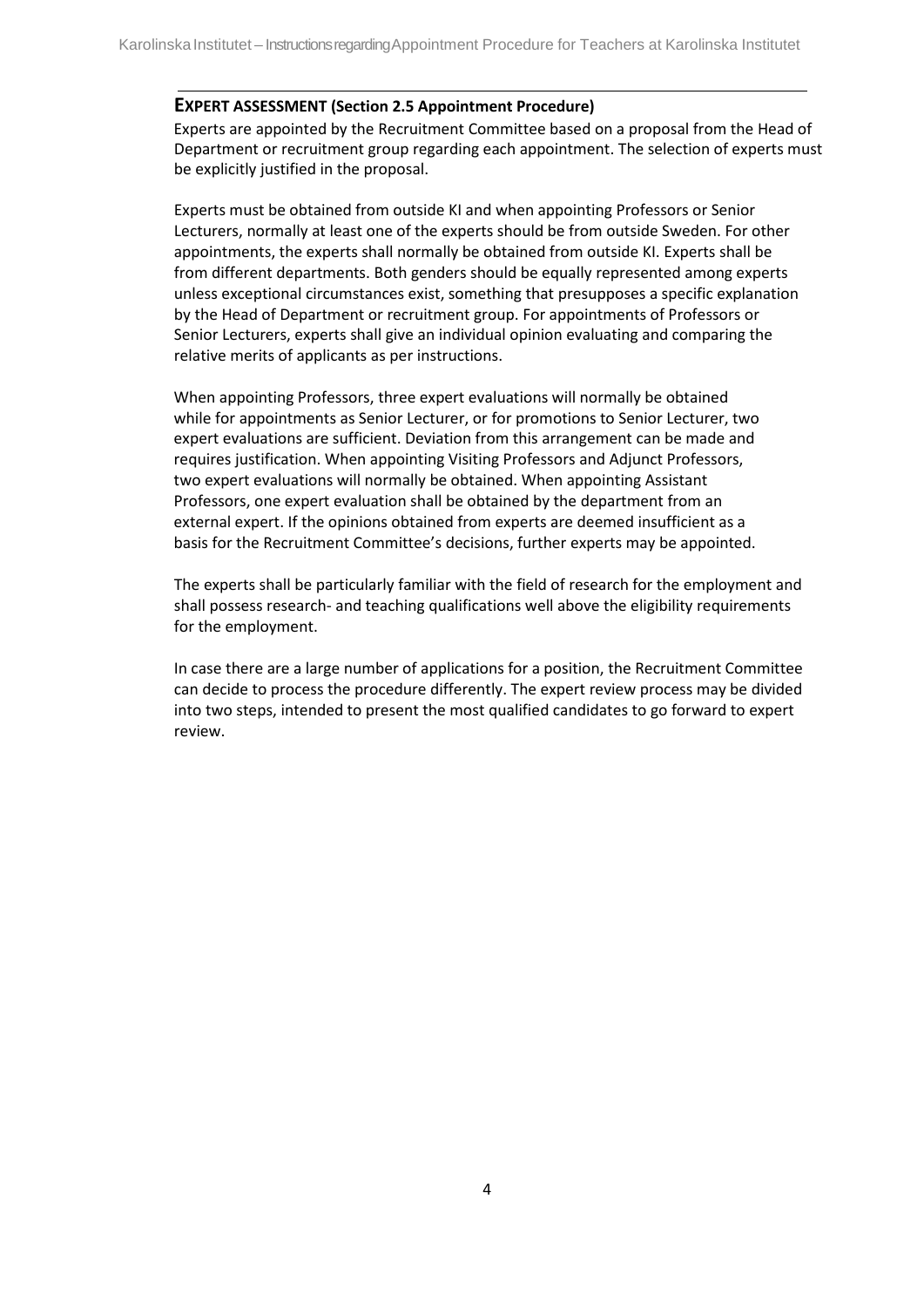# <span id="page-5-0"></span>**3. TEACHERS**

The category *teachers* includes Professors, Senior Lecturers, Assistant Professors and Lecturers. Eligibility requirements for teachers include both research- and teaching expertise, as well as leadership-, development- and collaboration skills and, where applicable, clinical expertise.

## <span id="page-5-1"></span>**3.1 EMPLOYMENT AS A PROFESSOR (Section 3.1 in the Appointment Procedure)**

Eligibility requirements for Professors include both research- and teaching expertise, as well as leadership-, development- and collaboration expertise and, where applicable, clinical expertise.

When announcing an appointment as a Professor, the various areas of expertise (teaching-, research-, leadership-, development- and collaboration skills and where, applicable, clinical expertise) are weighted 1-3 with the exception of research, which always must be weighted with at least 2. The weighting used to profile the position must be stated in the advertisement and all areas shall be assessed. When making the overall assessment comparing several applicants, qualifications in each area are weighted in proportion to the area's weighting.

Applications for positions for which teaching expertise is weighted 3 will in addition to an expert evaluation also be assessed by a pedagogical assessment group which is an expert group affiliated to the Recruitment Committee. The pedagogical assessment group consists of at least two experts in teaching and teaching qualifications.

## <span id="page-5-2"></span>*3.1.1 PROFESSOR WITH FOCUS ON RESEARCH*

*(Research is weighted higher than teaching – research weighted at least 2 for a Professorship)*

All assessment criteria are judged but should not be seen individually as requirements. It is rather an overall assessment of all criteria taken together that should decide whether or not the individual is competent for the Professorship.

## **Research expertise (excellent skills are required)**

## *The applicant must be a leading researcher nationally and recognized internationally.*

## **Eligibility requirements**

1. Important scientific discoveries to which the applicant's contributions have proved decisive, which can be documented through first and senior authorship.

*As a benchmark, those employed as Professors with focus on research during the period 2014-2016 had a median volume of 29 original publications as first or senior author.*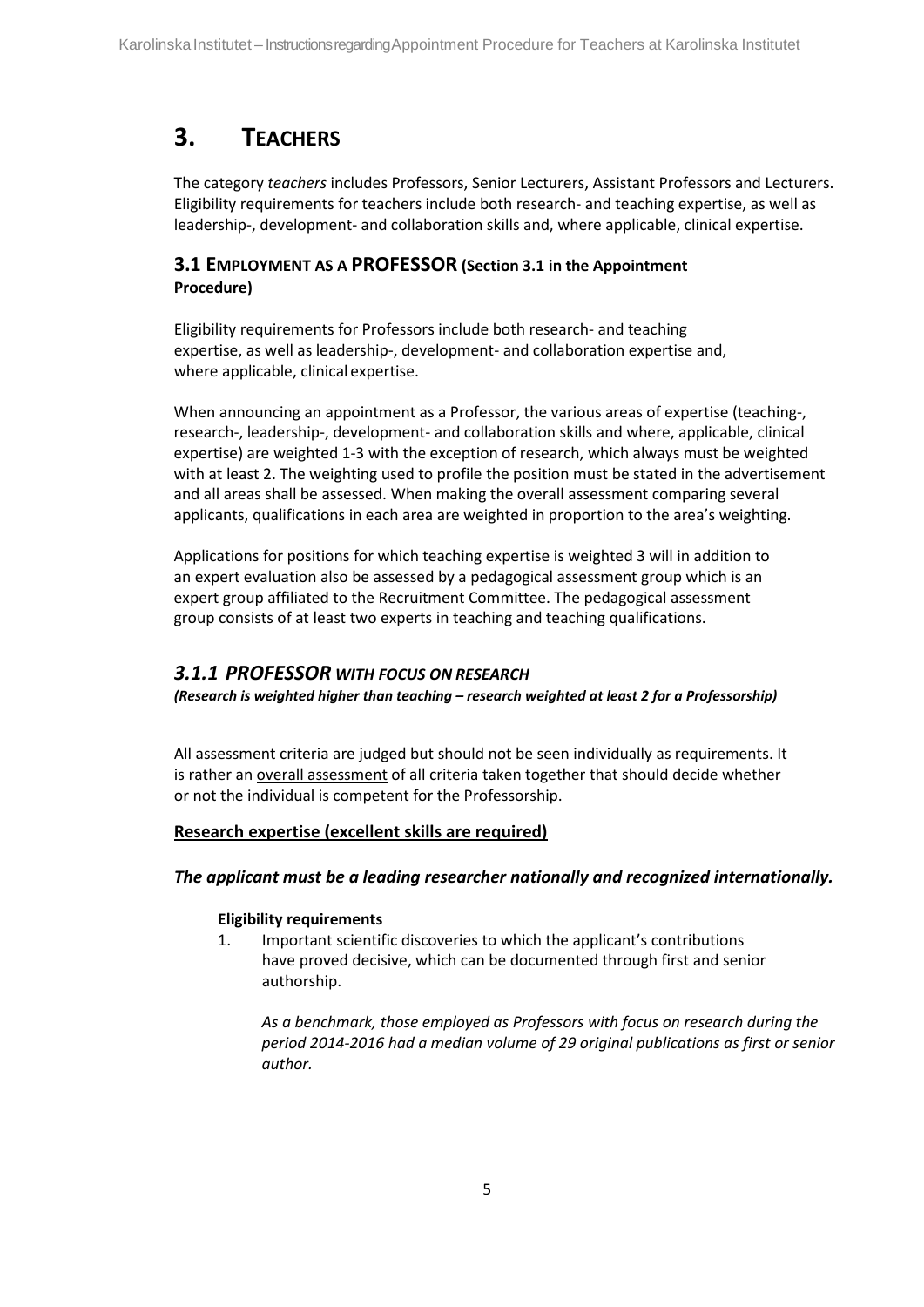- 1. National and/or international prizes and awards for conducted research.
- 2. Editor and/or member of editorial boards for leading international scientific journals.
- 3. Extensive referee assignments on behalf of leading international scientific journals.
- 4. Assignments as reviewer and evaluator of applications for research grants nationally (e.g. Swedish Research Council, Swedish Cancer Society, Swedish Heart-Lung Foundation, ALF, SSF, Vinnova, FORTE, as well as overseas national research financiers) and/or internationally (e.g. EU, EMBRO, ERC).
- 5. Expert reviewer for appointments and employment conversions at universities or research institutes.
- 6. National/international assignments as a faculty examiner/opponent, external reviewer or examining committee member for disputations.
- 7. Leadership positions in international research organisations and/or scientific advisory boards.
- 8. Personal invitations to speak at and moderate recognised international conferences and symposiums.
- 9. Organiser of international conferences and symposiums.

#### *For combined clinical employment or Adjunct:*

- 10. Principal responsibility for the establishment, introduction and/or evaluation of national or international treatment or care programmes over the past five years. The assignment must have been given by a national or international public healthcare authority or specialist organisation.
- 11. Establishment of new forms of therapy or treatment principles through evidence-based implementation of the applicant's own clinical research or research based on national or international findings.

## *Applicants must be able to demonstrate independent and ongoing research.*

## **Eligibility requirements**

Author of a large number of high-quality scientific papers in the main field of research, published in leading international journals. Both quality andquantity shall be assessed.

*As a benchmark, those employed as Professors with focus on research during the period 2014-2016 had a median volume of 64 original publications.*

• Senior author of high-quality research work published in leading journals of the highest international quality. The requirement for senior authorship should consider the publication tradition of the research field in question.

*As a benchmark, those employed as Professors with focus on research during the period 2014-2016 had a median volume of 17 original publications as senior author.*

• Research plan of high quality with major potential.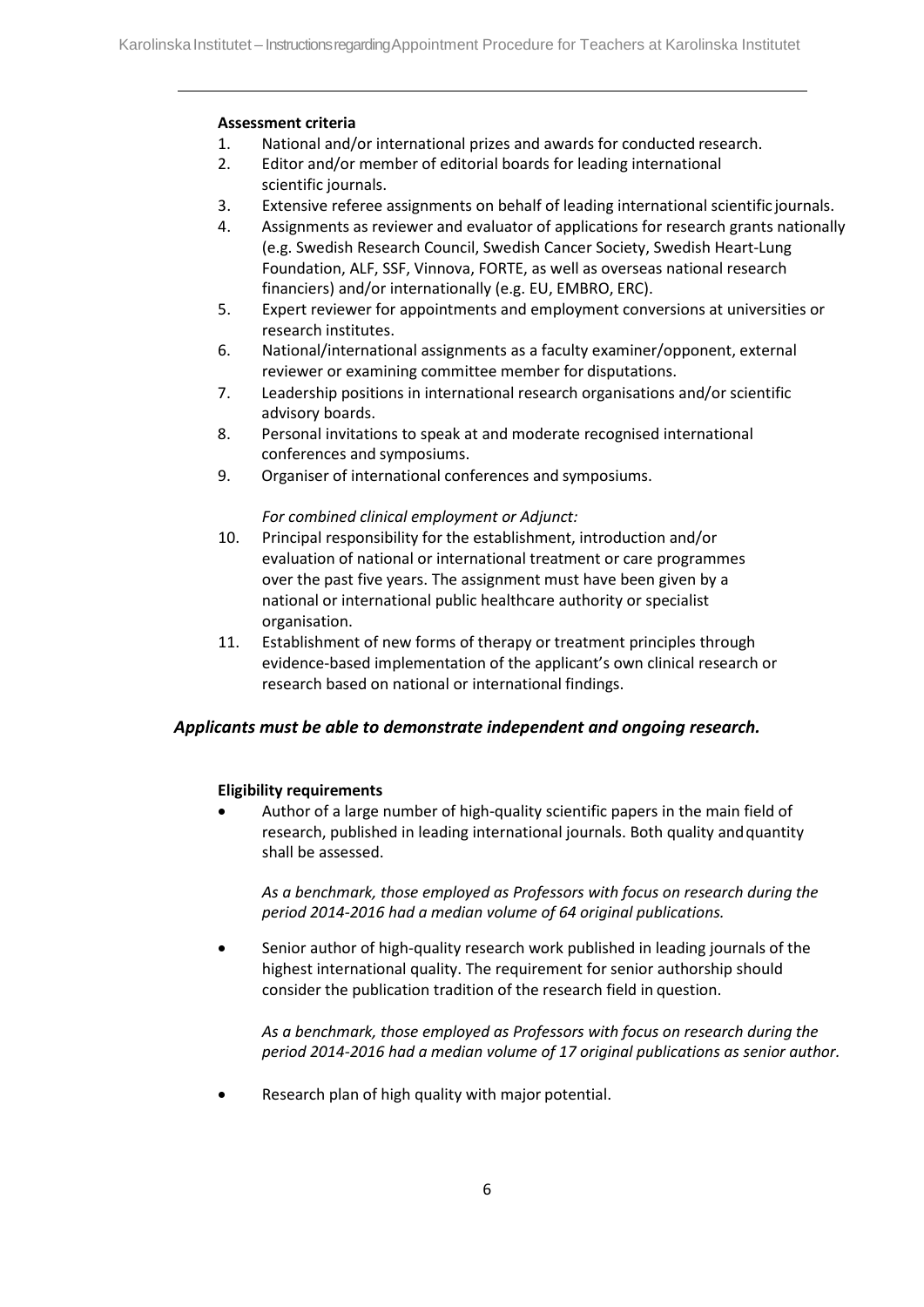- 1. Author of high-quality review articles in international journals of high quality.
- 2. Author of editorials, opinion pieces, commentaries and the like in international journals of high quality.
- 3. Scientific production that is cited to a significant degree (in total or in relation to general level of citation for the field in question).
- 4. Principal applicant for long-term ongoing research grant in national competition (e.g. Swedish Research Council, Swedish Cancer Society, Swedish Heart-Lung Foundation, ALF, SSF, Vinnova, FORTE) and/or international competition (e.g. ERC, NIH) where the project has been assessed by peer review.
- 5. Well-established as a research group leader over a number of years.
- 6. Strong research activity with particular regard to the past eight years, for example in the form of recently published research work of high quality.

## *Applicants shall have made significant contributions to teaching at doctoral and/or postdoctoral level.*

## **Assessment criteria**

1. Main supervisor for graduated doctoral students or equivalent experience of supervising third-cycle students.

*A benchmark is two main supervisor roles. Qualifications within international academic healthcare systems that do not have PhD programmes shall not make it impossible to assess expertise.*

- 2. Main supervisor to a number of postdoctoral students who have completed their postdoctoral education.
- 3. Responsibility for or significant influence over third-cycle courses and programmes.

## **Teaching expertise (good skills required)**

## **Eligibility requirements**

- Good teaching experience and expertise.
- Teaching in higher education training of 10 weeks or equivalent competence in accordance with Association of Swedish Higher Education Institutions recommendations for qualification as a higher education teacher or having otherwise obtained equivalent knowledge.

*An exception can be made where the Recruitment Committee deems this requirement not to be immediately necessary for the position, and this should be stated in the announcement. The appointee shall then undergo such training during their first two years of employment.*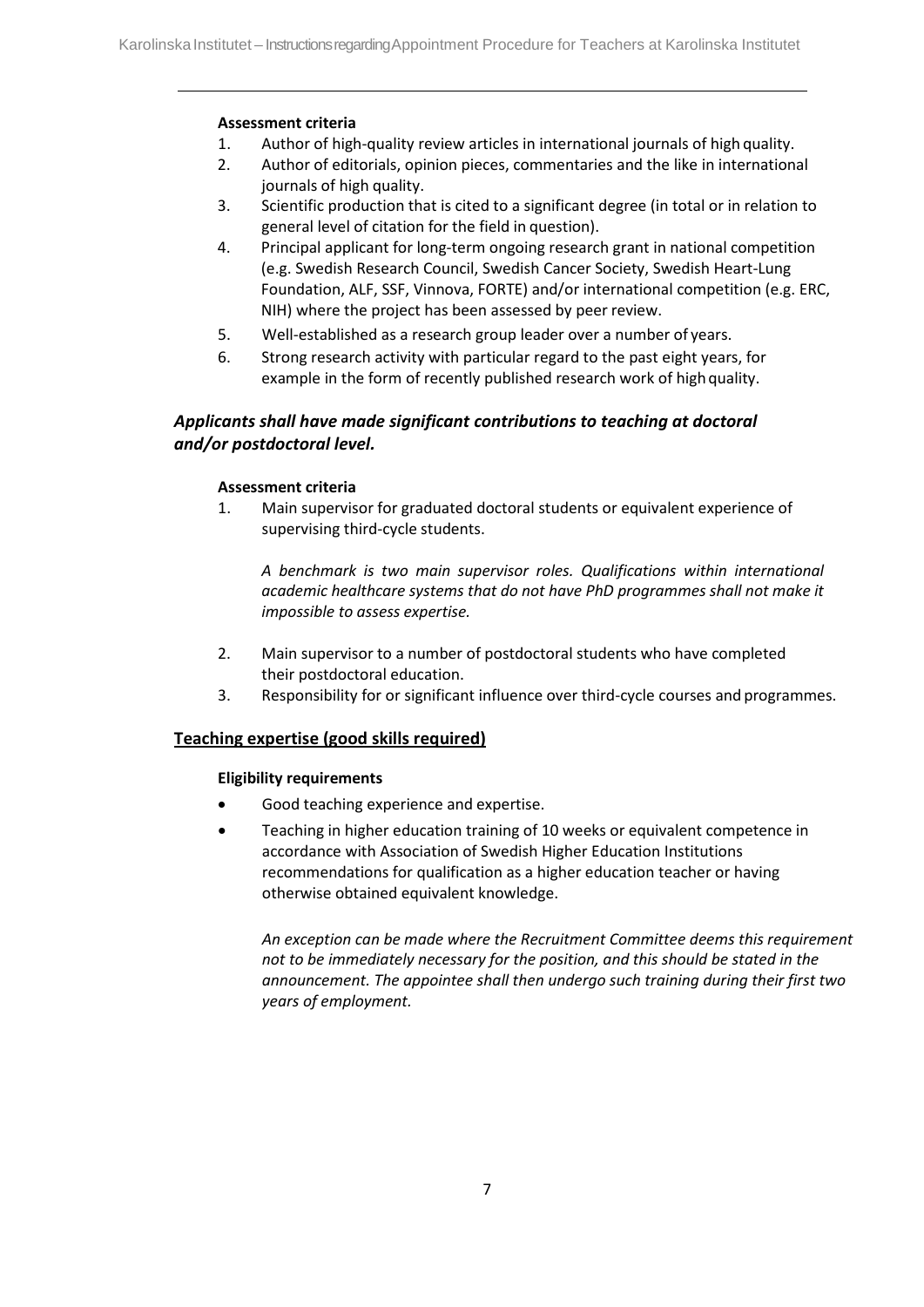- 1. Good pedagogical experience for various forms of teaching at first-, second- and third-cycle levels.
- 2. Experience of individual supervision of degree projects, doctoral and postdoctoral students.

## **Leadership-, development- and collaboration skills**

#### **Eligibility requirements**

Experience of leading a research group/unit.

#### **Assessment criteria**

- 1. Experience of leading positions on boards, councils, committees and other equivalent academic and/or clinical forums.
- 2. Experience of senior management positions.

## *3.1.2 PROFESSOR WITH FOCUS ON EDUCATION AND RESEARCH*

#### *(Research is weighted the same or lower than teaching – research weighted at least 2 for a Professorship)*

All assessment criteria are judged but should not be seen individually as requirements. It is rather an overall assessment of all criteria taken together that should decide whether or not the individual is competent for the Professorship.

Applications for positions for which teaching expertise is weighted 3 will in addition to an expert evaluation also be assessed by a pedagogical assessment group which is an expert group affiliated to the Recruitment Committee. The pedagogical assessment group consists of at least two experts in teaching and teaching qualifications.

## **Research expertise (good skills are required)**

## *The applicant must be a leading researcher nationally and recognized internationally.*

## **Eligibility requirements**

1. Important scientific discoveries to which the applicant's contributions have proved to be decisive, which can be documented through first and senior authorship.

*As a benchmark, those employed as Professors with focus on education and research during the period 2013-2017 had a median volume of 20 original publications as first or senior author.*

- 1. National and/or international prizes and awards for conducted research.
- 2. Editor and/or member of editorial boards for leading international scientific journals.
- 3. Multiple referee assignments on behalf of leading international scientific journals.
- 4. Assignments as reviewer and evaluator of applications for research grants nationally (e.g. Swedish Research Council, Swedish Cancer Society, Swedish Heart-Lung Foundation, ALF, SSF, Vinnova, FORTE, as well as overseas national research financiers) and/or internationally (e.g. EU, EMBRO, ERC).
- 5. Expert reviewer for appointments and employment conversions at universities or research institutes.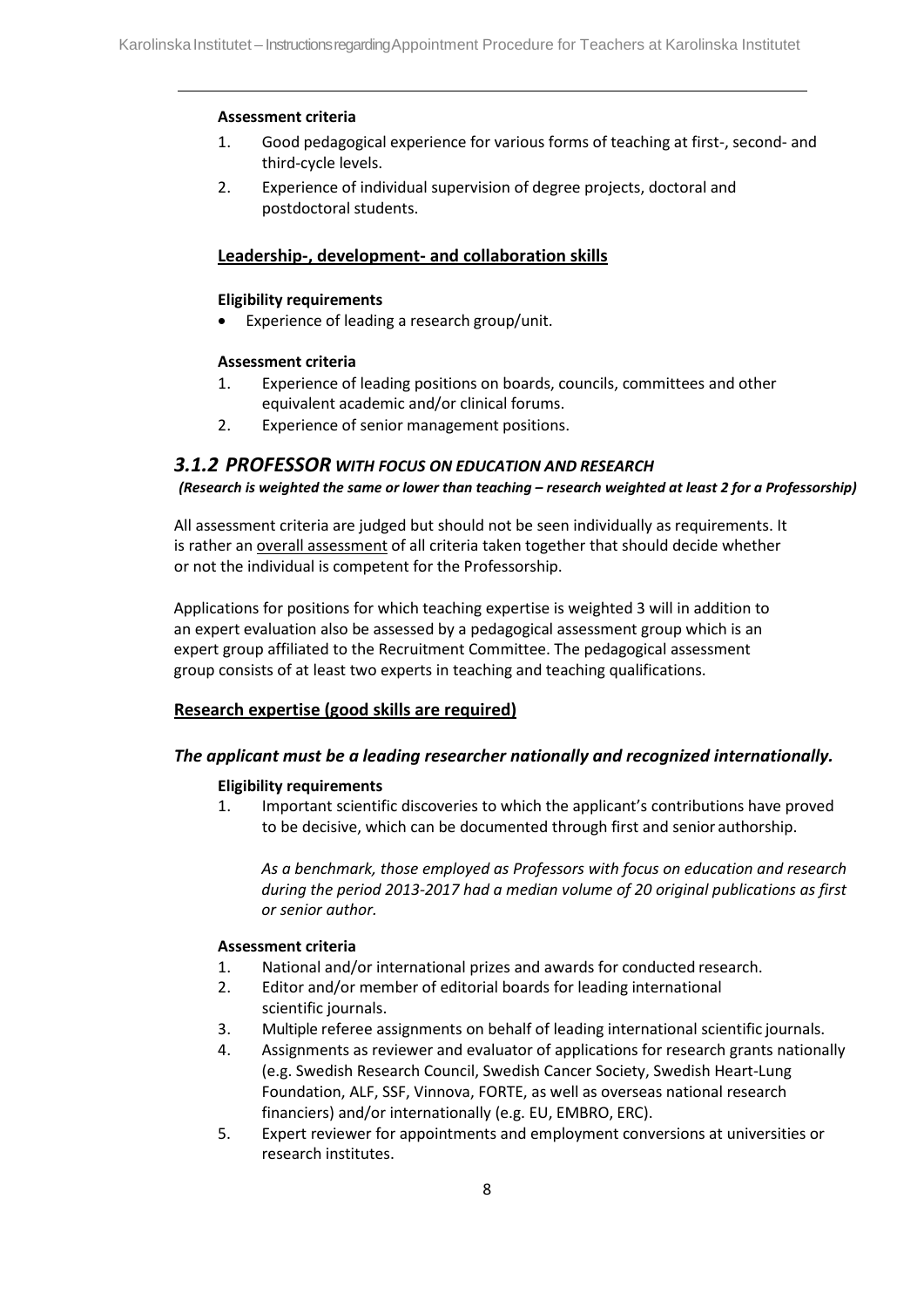- 6. National/international assignments as a faculty examiner/opponent, external reviewer or examining committee member for disputations.
- 7. Leadership positions in international research organisations and/or scientific advisory boards.
- 8. Personal invitations to speak at and moderate recognised international conferences and symposiums.
- 9. Organiser of international conferences and symposiums.

#### *For combined clinical employment or Adjunct:*

- 10. Principal responsibility for the establishment, introduction and/or evaluation of national or international treatment or care programmes over the past five years. The assignment must have been given by a national or international public healthcare authority or specialist organisation.
- 11. Establishment of new forms of therapy or treatment principles through evidence-based implementation of the applicant's own clinical research or research based on national or international findings.

#### *Applicants must be able to demonstrate independent and ongoing research.*

#### **Eligibility requirements**

• Author of a large number of high-quality scientific papers in the main field of research, published in leading international journals. Both quality and quantity shall be assessed.

*As a benchmark, those employed as Professors with focus on education and research during the period 2013-2017 had a median volume of 45 original publications.*

• Senior author of high-quality research work published in leading journals of the highest international quality. The requirement for senior authorship should consider the publication tradition of the research field in question.

*As a benchmark, those employed as Professors with focus on education and research during the period 2013-2017 had a median volume of 11 original publications as senior author.*

Research plan of high quality with future potential.

- 1. Author of high-quality review articles in international journals of high quality.
- 2. Author of editorials, opinion pieces, commentaries and the like in international journals of high quality.
- 3. Scientific production that is cited to a significant degree (in total or in relation to general level of citation for the field in question).
- 4. Principal applicant for long-term ongoing research grant in national competition (e.g. Swedish Research Council, Swedish Cancer Society, Swedish Heart-Lung Foundation, ALF, SSF, Vinnova, FORTE) and/or international competition (e.g. ERC, NIH) where the project has been assessed by peer review.
- 5. Well-established as a research group leader over a number of years.
- 6. High research activity with particular regard to the past eight years, for example in the form of recently published research work of high quality.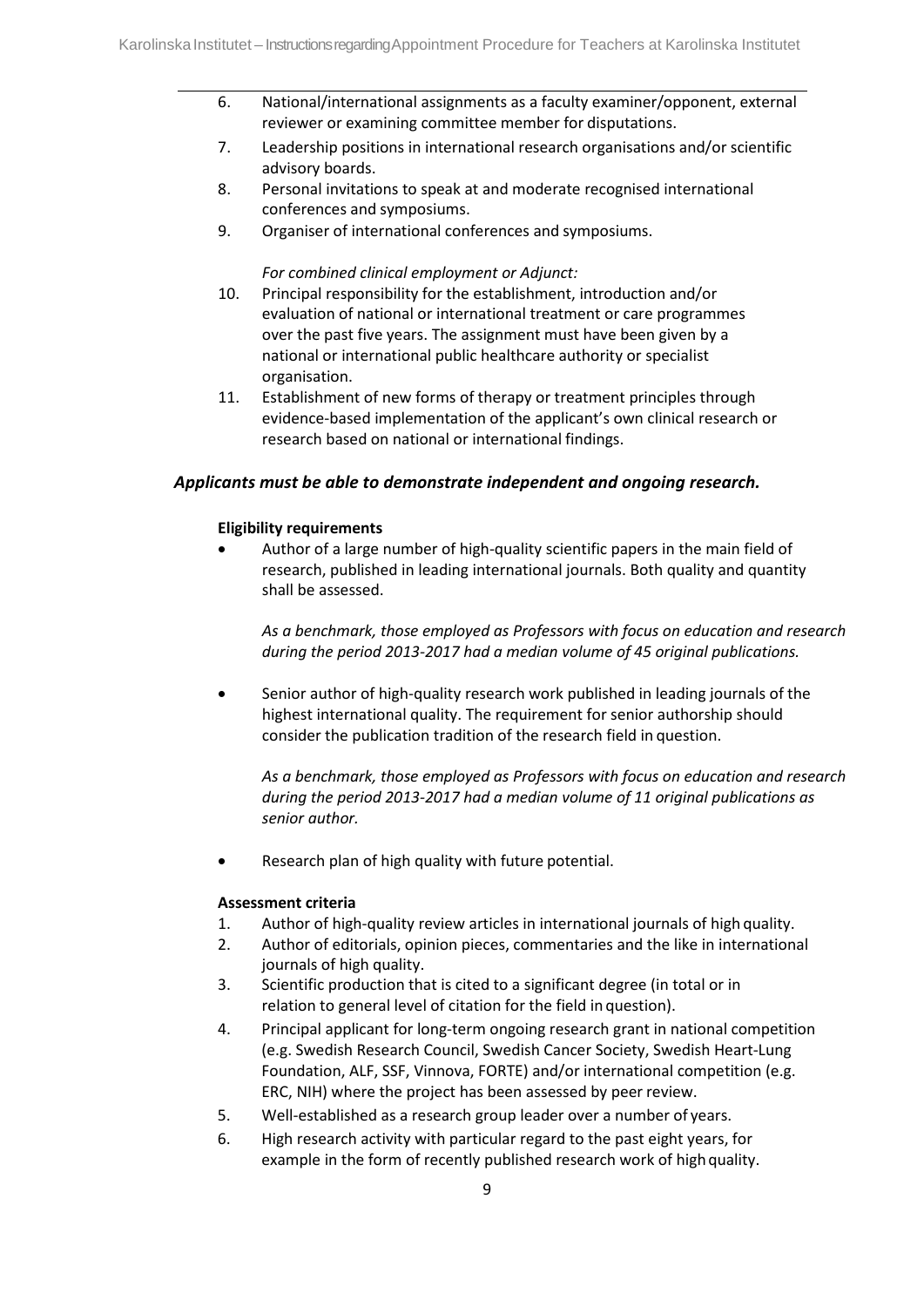## <span id="page-10-0"></span>*Applicants shall have made significant contributions to teaching and research at doctoral and/or postdoctoral level.*

#### **Assessment criteria**

1. Main supervisor for graduated doctoral students or equivalent experience of supervising third-cycle students.

*A benchmark is at least two main supervisor roles. Qualifications within international academic healthcare systems that do not have PhD programmes shall not make it impossible to assess expertise.*

- 2. Main supervisor to a number of postdoctoral students who have completed their postdoctoral education.
- 3. Responsibility for or significant influence over third-cycle courses and programmes.

## **Teaching expertise (excellent skills required)**

#### **Eligibility requirements**

- Excellent teaching experience and expertise.
- Teaching in higher education training of 10 weeks or equivalent competence in accordance with Association of Swedish Higher Education Institutions recommendations for qualification as a higher education teacher.

#### **Assessment criteria**

- 1. Extensive pedagogical experience of various forms of teaching and for various groups at first, second and third-cycle levels.
- 2. Experience of individual supervision of degree projects, doctoral and postdoctoral students.
- 3. Independent responsibility for planning, implementation and evaluation of teaching and examination at first, second and third-cycle study programmes and courses – to a significant extent and with documented high levels of quality.
- 4. Pedagogical management assignments as course director at first, second and third-cycle level.
- 5. Completed, nationally and internationally presented pedagogical development work resulting in improved study programmes and/or courses.
- 6. Experience of national/international expert review/evaluation of study programmes, degree projects or similar.

## **Leadership-, development- and collaboration skills**

- 1. Documented experience of leading research groups/units/projects.
- 2. Experience of leading positions on boards, councils, committees and other equivalent academic and/or clinical forums.
- 3. Experience of management positions with a focus on education.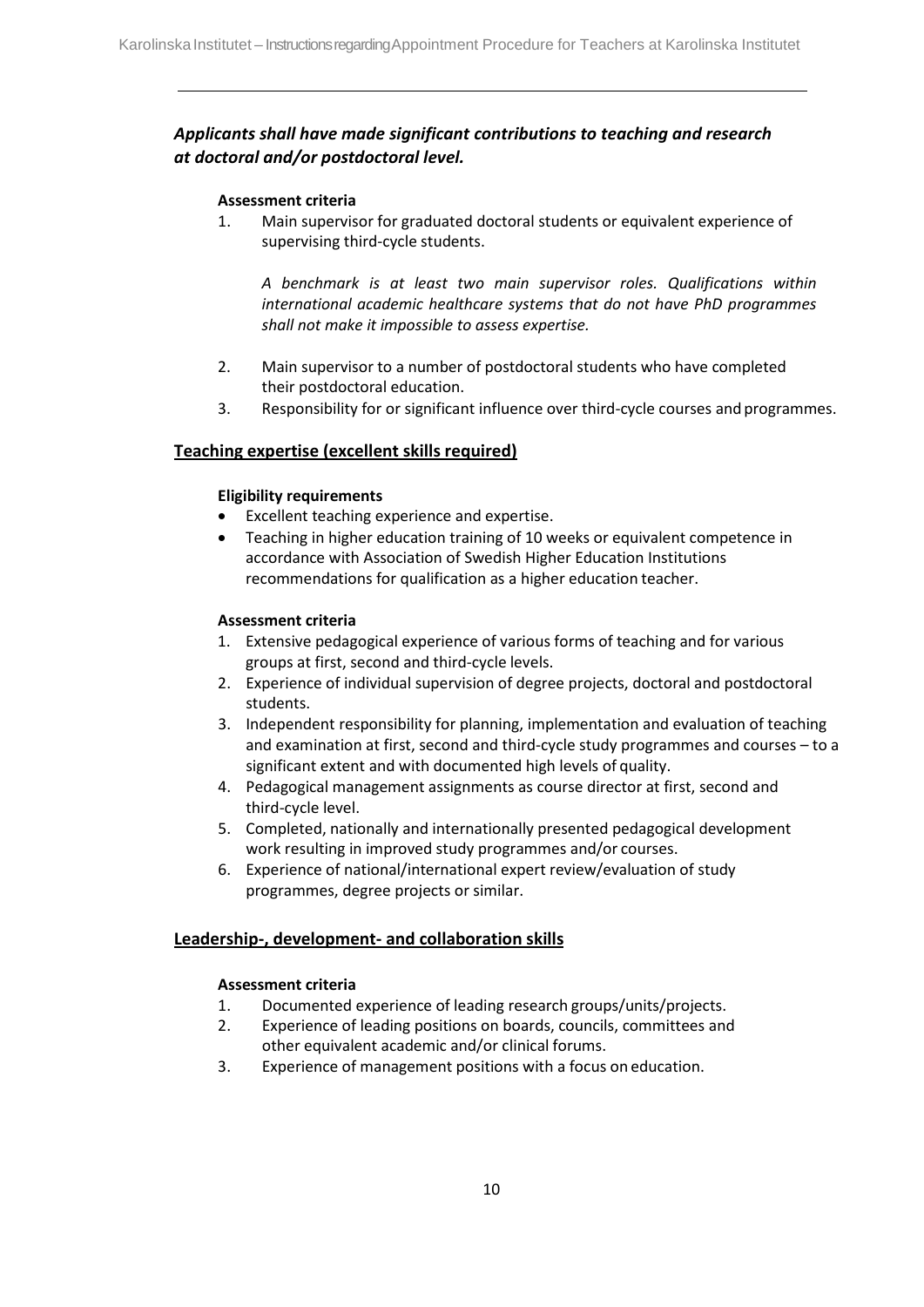## **3.1.3 NOMINATION TO A PROFESSORSHIP (Section 3.1.3 in the Appointment Procedure)**

Requirement profiles and proposals for nominations to Professorships can be initiated by the Head of Department or Dean. A proposal to nominate must include a requirement profile, a qualifications portfolio for the proposed individual and a justification as to why the appointment of this individual is of exceptional importance to KI. The nomination procedure should be used sparingly and only where the individual concerned is internationally preeminent and where it can be assumed that a normal recruitment process would prevent or significantly hinder the recruitment.

Nominations are prepared by Deans and the Deputy Vice-Presidents of the Board of Research, Board of Doctoral Education and the Board of Higher Education, in consultation with the President and the Chairman of the Recruitment Committee and, where applicable, the Recruitment Committee. In accordance with the Swedish Higher Education Ordinance, the decision to appoint by nomination is made by the President.

The President may make a direct decision to nominate an individual to a Professorship after consultation with the Chairman of the Recruitment Committee and, when applicable, the Recruitment Committee.

## **3.1.4 ADJUNCT PROFESSOR (Section 3.2 of the Appointment Procedure)**

The same eligibility requirements and assessment criteria as stated above for Professors also apply to Adjunct Professors with a focus on either research, or education and research with exception for the requirement regarding teaching in higher education training of 10 weeks or equivalent competence in accordance with Association of Swedish Higher Education Institutions recommendations for qualification as a higher education teacher.

A proposal to appoint an Adjunct Professor must include the following.

- The benefit of the proposed Adjunct to KI, their duties/activity plan, the scope of the position (years and percentage of a full-time position) and how it is to be financed.
- The recommendation of the Head of Department (unless the Head of Department is one of the proposers).
- The consent of the main employer with information on the Adjuncts scope of employment (years and percentage of a full-time position) and financing.
- The proposed individual's contract of employment (or equivalent).
- Declaration of intent from the proposed individual, together with their CV and qualifications portfolio prepared according to KI'stemplate.

Once a proposal has been submitted, the Recruitment Committee will carry out an assessment of the proposed Adjuncts benefit to KI and the level of employment. This assessment will consider the job description with regard to research, doctoral education and teaching as stated in the activity plan, as well as the qualifications of the proposed individual.

If the Adjunct is deemed to be of benefit to KI and the proposed level of employment is approved, the matter will be reviewed by experts from outside KI (cf. Expert Assessment on page 3) and thereafter assessed and decided by the Recruitment Committee, who will submit a proposal to appoint the Adjunct to the President for a decision.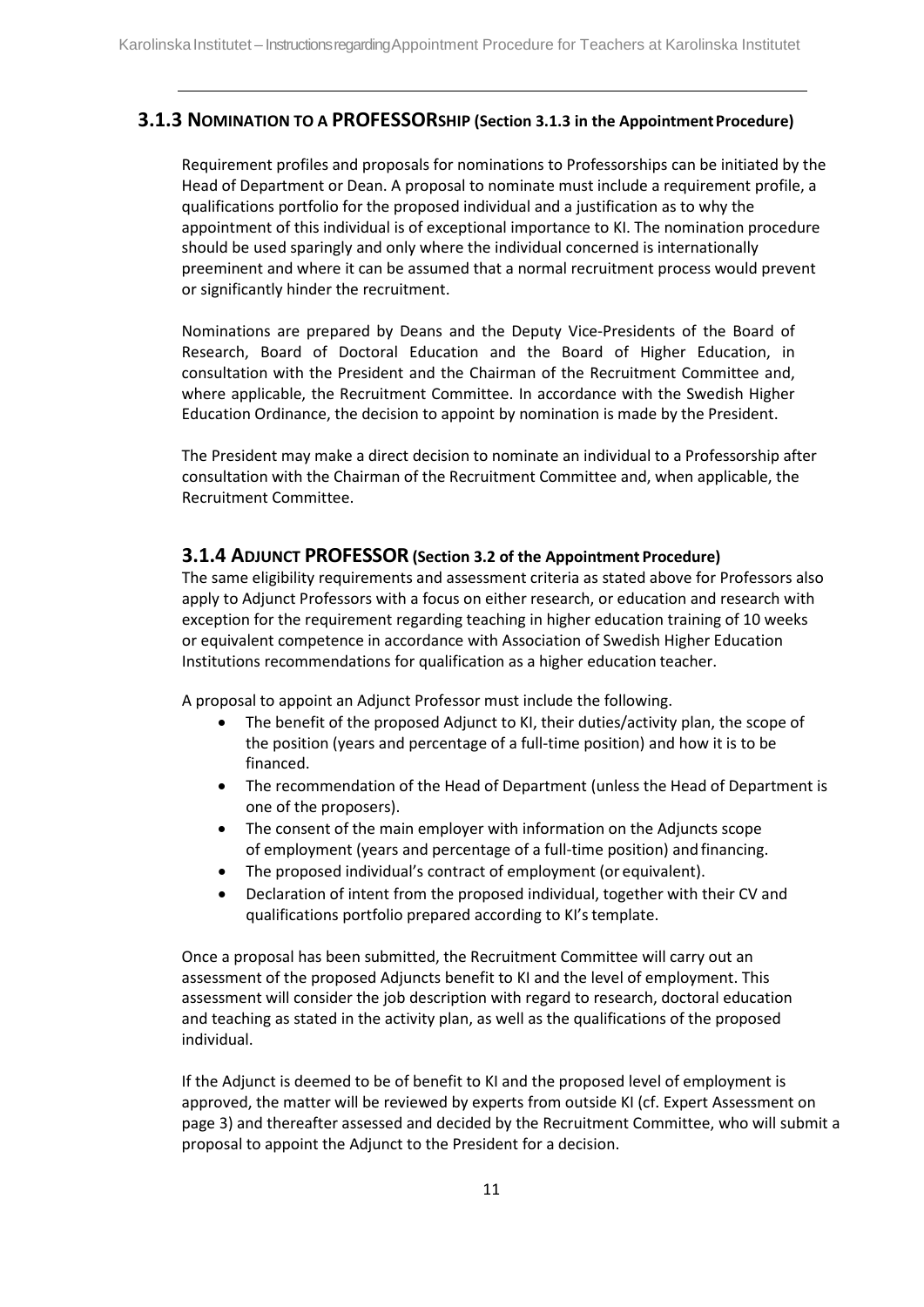An Adjunct appointment cannot be combined with another position at KI, even if KI is not the main employer.

## **3.1.5 VISITING PROFESSOR (Section 3.3 of the Appointment Procedure)**

The same eligibility requirements and assessment criteria as stated above for Professors also apply to Visiting Professors with a focus on either research, or education and research with exception for the requirement regarding teaching in higher education training of 10 weeks or equivalent competence in accordance with Association of Swedish Higher Education Institutions recommendations for qualification as a higher education teacher.

A proposal to appoint a Visiting Professor must include the following.

- The benefit of the appointment to KI, duties/activity plan, the scope of the position (years and percentage of a full-time position) and how it is to be financed.
- The recommendation of the Head of Department (unless the Head of Department is one of the proposers).
- The consent of the main employer with information about: the scope of employment (years and percentage of a full-time position) and financing.
- The proposed individual's contract of employment (or equivalent).
- Declaration of intent from the proposed individual, together with their CV and qualifications portfolio prepared according to KI'stemplate.

Once a proposal has been submitted, the Recruitment Committee will carry out an assessment of the Visiting Professor's benefit to KI. This assessment will consider the job description with regard to research, doctoral education and teaching as stated in the activity plan, as well as the qualifications of the proposed individual.

If the Visiting Professor is deemed to be of benefit to KI, the matter will be reviewed by experts from outside KI (see also Expert Assessment on page 3) and thereafter drafted and decided on by the Recruitment Committee, who will then submit a proposal to appoint the Visiting Professor to the President for a decision.

## **3.2 APPOINTMENT AS A SENIOR LECTURER (Section 3.4 of the Appointment Procedure)**

In addition to having a doctoral degree (PhD) or equivalent competence, the eligibility requirements for the position of Senior Lecturer include research- and teaching expertise, as well as leadership-, development- and collaboration skills and, where applicable, clinical expertise. Qualification criteria are weighted differently depending on whether the appointment is focused on research or education and research. Generally speaking, qualification criteria for appointment as a Senior Lecturer are similar to those for Associate Professors (docent) at Karolinska Institutet. An overall assessment is conducted of research-, teaching- and leadership-, development-and collaborative skills. For combination employment, clinical expertise is also a requirement.

When announcing an appointment as a Senior Lecturer, the various areas of expertise (teaching-, research-, leadership-, development- and collaboration skills and where, applicable, clinical expertise) are weighted 1-3. The weighting used to profile the position must be stated in the advertisement and all areas shall be assessed. When making the overall assessment comparing several applicants, qualifications in each area are weighted in proportion to the area's weighting.

Applications for positions for which teaching expertise is weighted 3 will in addition to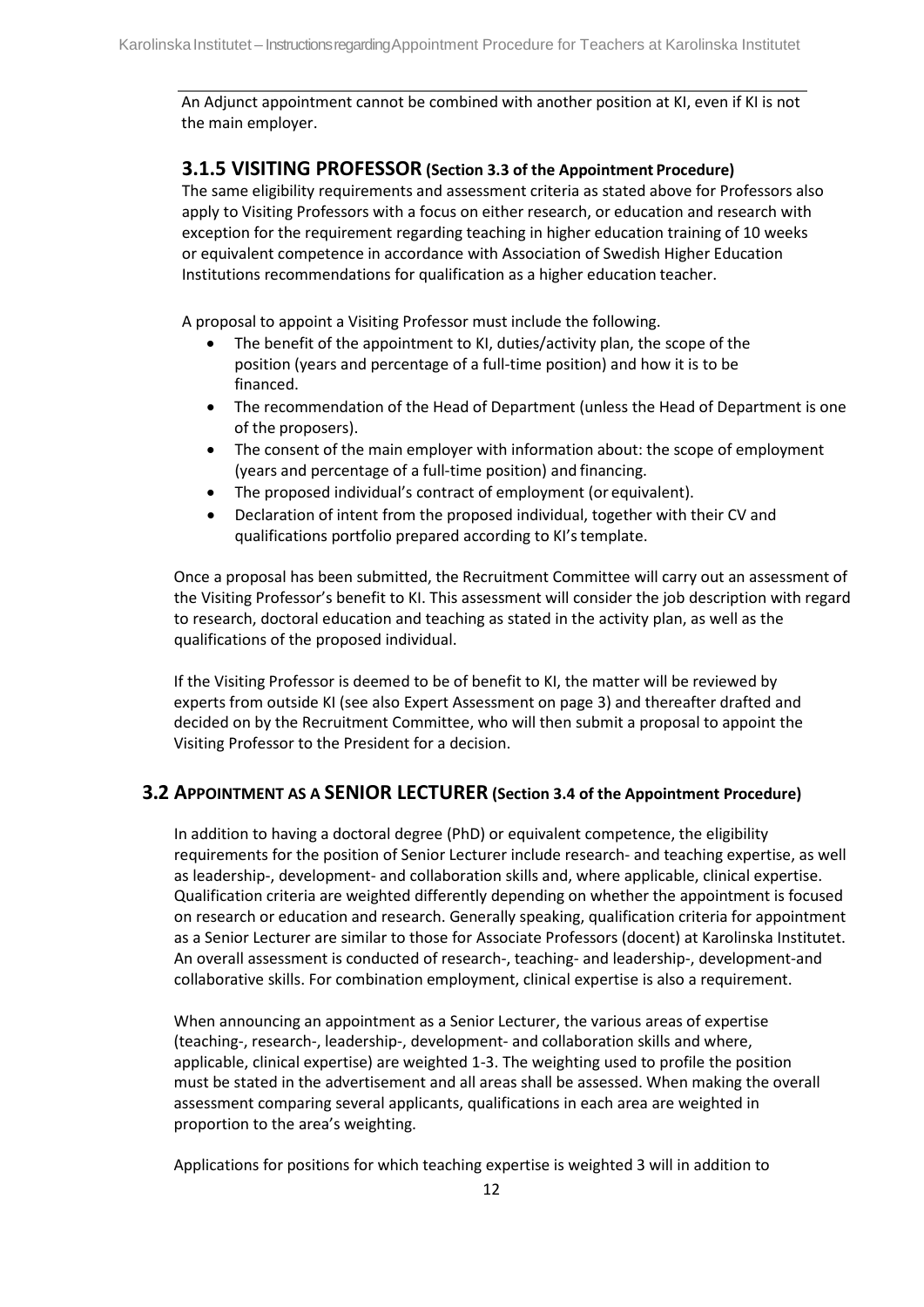an expert evaluation also be assessed by a pedagogical assessment group which is an expert group affiliated to the Recruitment Committee. The pedagogical assessment group consists of at least two experts in teaching and teaching qualifications.

## *3.2.1 SENIOR LECTURER WITH FOCUS ON RESEARCH (Research weighted 3, teaching weighted lower than 3)*

All assessment criteria are judged but should not be seen individually as requirements. It is rather an overall assessment of all criteria taken together that should decide whether or not the individual is competent for the Senior Lectureship.

## **Research expertise (excellent skills are required)**

## *The applicant must be an independent researcher with demonstrated independent and ongoing research.*

## **Eligibility requirements**

- 1. Scientific discovery/discoveries to which the applicant's contributions have proved decisive, which can be documented through first and senior authorship.
- 2. High-quality research plan with good potential.

*As a benchmark, those employed as Senior Lecturers with focus on research during the period 2014-2016 had a median volume of 21 original publications as first or senior author.*

## **Assessment criteria**

- 1. Good research activity with particular consideration for the past five years.
- 2. Good research production of a scope that at least equates to the requirements for an docent at KI (equivalent to at least three theses).

*As a benchmark, those employed as Senior Lecturers with focus on research during the period 2014-2016 had a median volume of 34 original publications.*

- 3. Their own clear research line.
- 4. First author to a large extent, and clearly a senior representative of and driving force in their field.
- 5. Senior author of high-quality research work published in leading journals of the highest international quality. The requirement for senior authorship should consider the publication tradition of the research field in question. *As a benchmark, those employed as Senior Lecturers with focus on research during the period 2014-2016 had a median volume of 8 original publications as senior author.*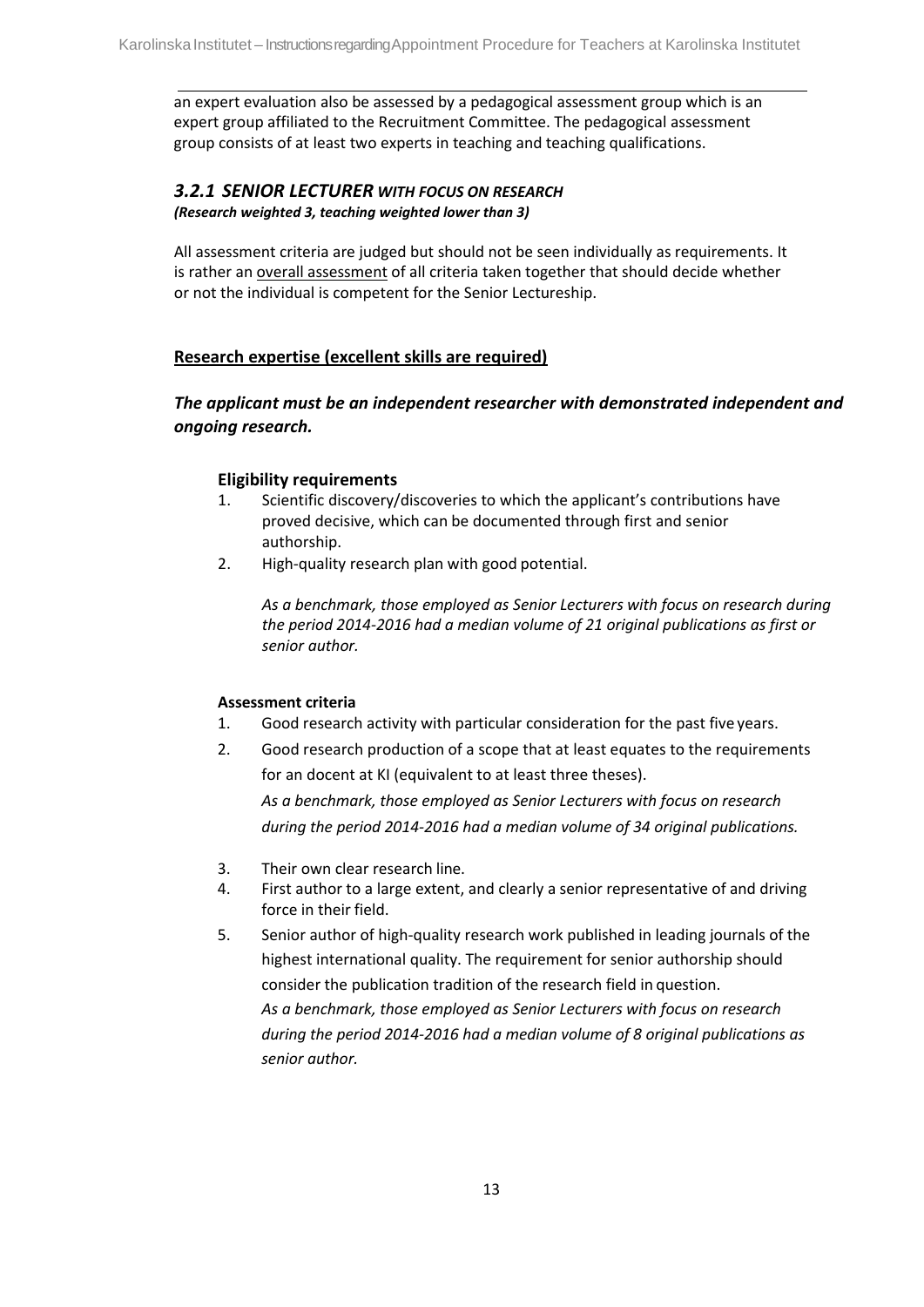- 6. Co-author of research work published in leading journals of a high international quality.
- 7. Author of review articles in international journals.
- 8. Research responsibility as a supervisor for students at first, second and third cycle level.
- 9. Research experience from a research group other than that in which third-cycle studies were completed, for example a postdoctoral period with scientific publications is a merit but not a requirement.
- 10. Personal invitations to speak at and/or moderate recognised international conferences and symposiums.
- 11. Assignments as referee, reviewer and evaluator of manuscripts and applications for research grants.
- 12. Experience of leading research projects.
- 13. Own research grant obtained in competition as the principal applicant. Principal applicant for ongoing research grant in national competition (e.g. Swedish Research Council, Swedish Cancer Society, Swedish Heart-Lung Foundation, ALF, SSF, Vinnova, FORTE) and/or international competition (e.g. EU, NIH) where the project has been through peer review.

#### *For combined clinical employment or Adjunct:*

- 14. Principal responsibility for the establishment, introduction and/or evaluation of national or international treatment or care programmes over the past five years. The assignment must have been given by a national or international public healthcare authority or specialist organisation.
- 15. Establishment of new forms of therapy or treatment principles through evidence-based implementation of the applicant's own clinical research or research based on national or international findings.

## **Teaching expertise (good skills required)**

#### **Eligibility requirements**

- Good teaching experience and expertise.
- Teaching in higher education training of 10 weeks or equivalent competence in accordance with Association of Swedish Higher Education Institutions recommendations for qualification as a higher education teacher or having otherwise obtained equivalent knowledge.

*An exception can be made where the Recruitment Committee deems this requirement not to be immediately necessary for the position, and this should be stated in the announcement. The appointee shall then undergo such training during their first two years of employment.*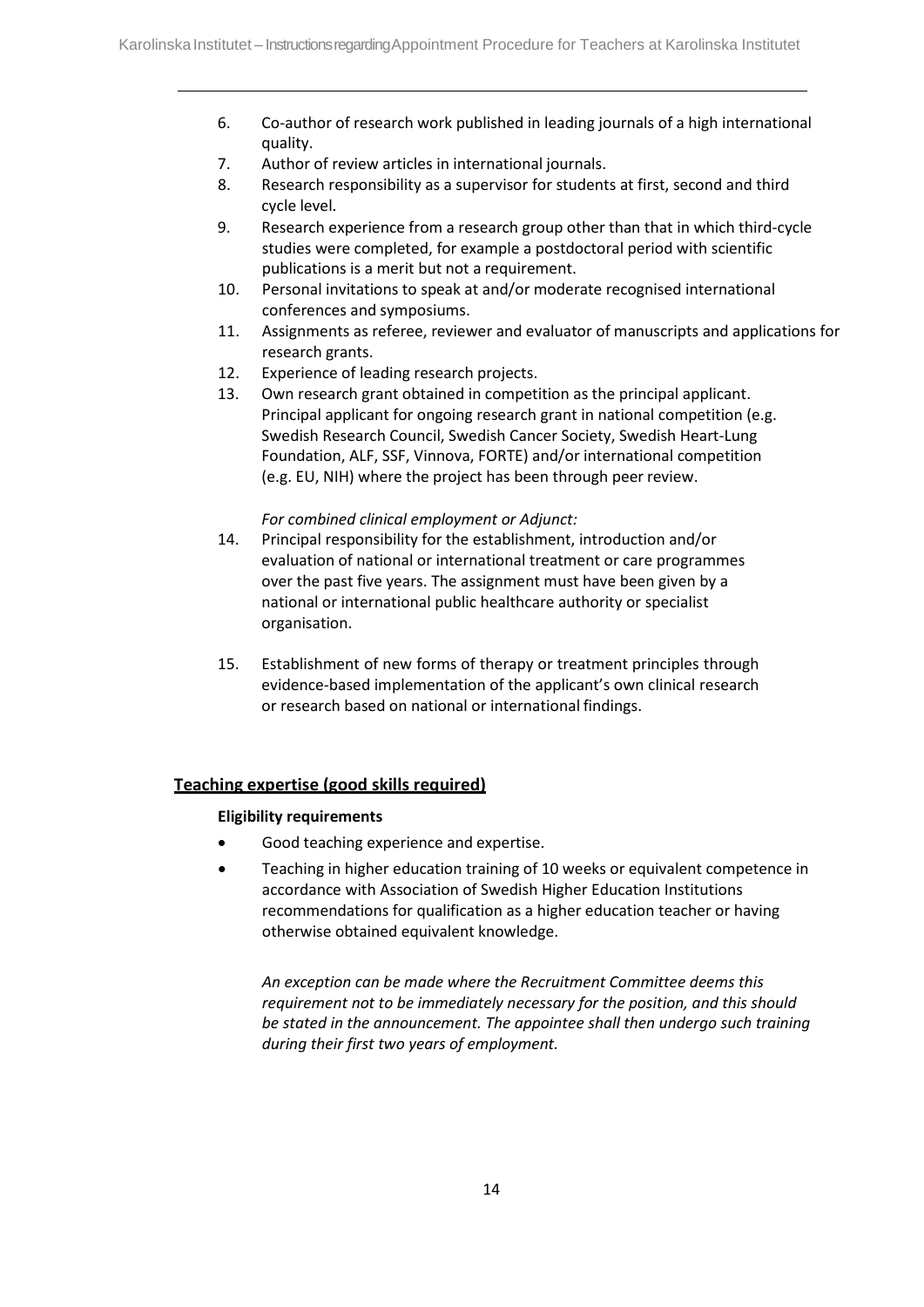- 1. Good pedagogical experience for various forms of teaching at first, second and third-cycle levels.
- 2. Experience of individual supervision of degree projects, doctoral and postdoctoral students.

## **Leadership-, development- and collaboration skills**

#### **Assessment criteria**

- 1. Experience of leading a research group/unit /project.
- 2. Experience of leading positions on boards, councils, committees and other equivalent academic and/or clinical forums.

#### *3.2.2 SENIOR LECTURER WITH FOCUS ON EDUCATION AND RESEARCH (Research is weighted the same or lower than teaching)*

All assessment criteria are judged but should not be seen individually as requirements. It is rather an overall assessment of all criteria taken together that should decide whether or not the individual is competent for the Senior Lectureship.

Applications for positions for which teaching expertise is weighted 3 will in addition to an expert evaluation also be assessed by a pedagogical assessment group which is an expert group affiliated to the Recruitment Committee. The pedagogical assessment group consists of at least two experts in teaching and teaching qualifications.

## **Research expertise (good skills required)**

## *Applicants must be good researchers.*

## **Eligibility requirements**

- 1. Scientific discovery/discoveries to which the applicant's contributions have proved decisive, which can be documented through first and senior authorship.
- 2. High-quality research plan with good potential.

*As a benchmark, those employed as Senior Lecturers with focus on education and research during the period 2014-2016 had a median volume of 13 original publications as first or senior author.*

#### **Assessment criteria**

- 1. Good research activity with particular consideration for the past five years.
- 2. Good research production of a scope that at least equates to the requirements for an docent at KI (equivalent to at least three theses). *As a benchmark, those employed as Senior Lecturers with focus on research*

*during the period 2014-2016 had a median volume of 29 original publications.*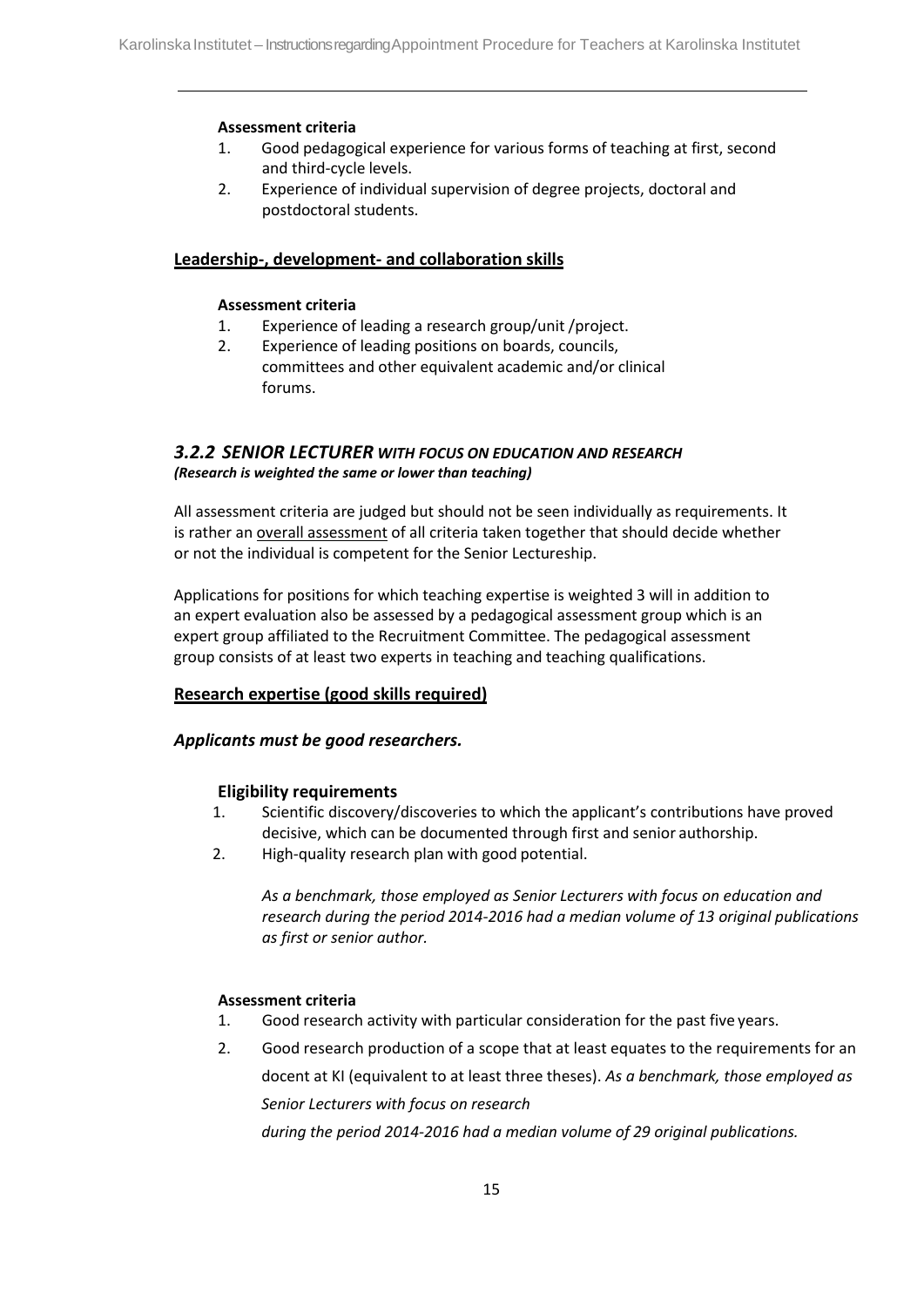- 3. Their own clear research line.
- 4. Multiple first and senior authorships and clearly a senior representative of and driving force in their field.
- 5. Senior author of quality research work published in established international journals within the field. The requirement for senior authorship should consider the publication tradition of the research field in question.

*As a benchmark, those employed as Senior Lecturers with focus on education and research during the period 2014-2016 had a median volume of 6 original publications as senior author.*

- 6. Co-author of research work published in leading journals of a high international quality.
- 7. Author of review articles in international journals.
- 8. Research responsibility as a supervisor for students at first, second and third cycle level.
- 9. Research experience from a research group other than that in which third-cycle studies were completed, for example a postdoctoral period with scientific publications is a merit but not a requirement.
- 10. Personal invitations to speak at and/or moderate recognised international conferences and symposiums.
- 11. Assignments as referee, reviewer and evaluator of manuscripts and applications for research grants.
- 12. Experience of leading research projects.
- 13. Own research grant obtained in competition as the principal applicant. Principal applicant for ongoing research grant in national competition (e.g. Swedish Research Council, Swedish Cancer Society, Swedish Heart-Lung Foundation, ALF, SSF, Vinnova, FORTE) and/or international competition (e.g. EU, NIH) where the project has been through peer review.

#### *For combined clinical employment or Adjunct:*

- 14. Principal responsibility for the establishment, introduction and/or evaluation of national or international treatment or care programmes over the past five years. The assignment must have been given by a national or international public healthcare authority or specialist organisation.
- 15. Establishment of new forms of therapy or treatment principles through evidence-based implementation of the applicant's own clinical research or research based on national or international findings.

## **Teaching expertise (excellent skills required)**

#### **Eligibility requirements**

- Excellent teaching experience and expertise.
- Teaching in higher education training of 10 weeks or equivalent competence in accordance with Association of Swedish Higher Education Institutions recommendations for qualification as a higher education teacher.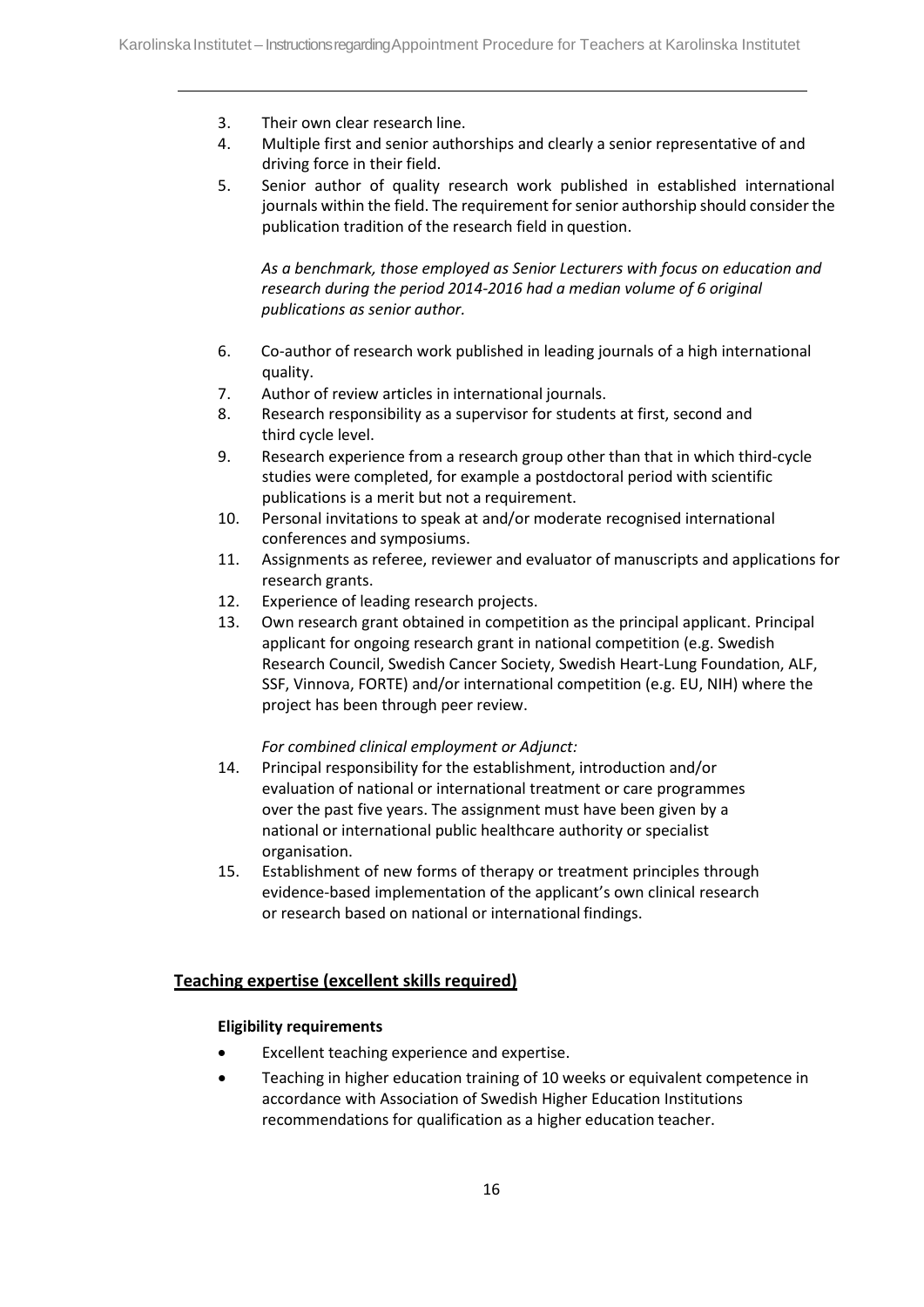- 1. Extensive pedagogical experience of various forms of teaching at first, second and third-cycle levels.
- 2. Experience of individual supervision of degree projects, doctoral and postdoctoral students.
- 3. Independent responsibility for planning, implementation and evaluation of teaching and examination at first, second and third-cycle study programmes and courses – to a significant extent and with documented high levels ofquality.
- 4. Pedagogical management assignments as course director at first, second and third-cycle level.
- 5. Completed, nationally and internationally presented pedagogical development work resulting in improved study programmes and/or courses.

## **Leadership-, development- and collaboration skills**

## **Assessment criteria**

- 1. Experience of leading research groups/units/projects.
- 2. Experience of leading positions on boards, councils, committees and other equivalent academic and/or clinical forums.

## <span id="page-17-0"></span>**3.2.3 ADJUNCT SENIOR LECTURER (Section 3.5 of the AppointmentProcedure)**

The same eligibility requirements and assessment criteria as stated above for Senior Lecturers also apply to Adjunct Senior Lecturers with focus on either research, or education and research with exception for the requirement regarding teaching in higher education training of 10 weeks or equivalent competence in accordance with Association of Swedish Higher Education Institutions recommendations for qualification as a higher education teacher.

A proposal to appoint an Adjunct Senior Lecturer must include the following:

- The benefit of the proposed Adjunct to KI, their duties/activity plan, the scope of the position (years and percentage of a full-time position) and how it is to be financed.
- The recommendation of the Head of Department (unless the Head of Department is one of the proposers).
- The consent of the main employer with information on the Adjuncts scope of employment (years and percentage of a full-time position) and financing.
- The proposed individual's contract of employment (or equivalent).
- Declaration of intent from the proposed individual, together with their CV and qualifications portfolio prepared according to KI'stemplate.

Once a proposal has been submitted, the Recruitment Committee will carry out an assessment of the proposed Adjuncts benefit´s to KI and the level of employment.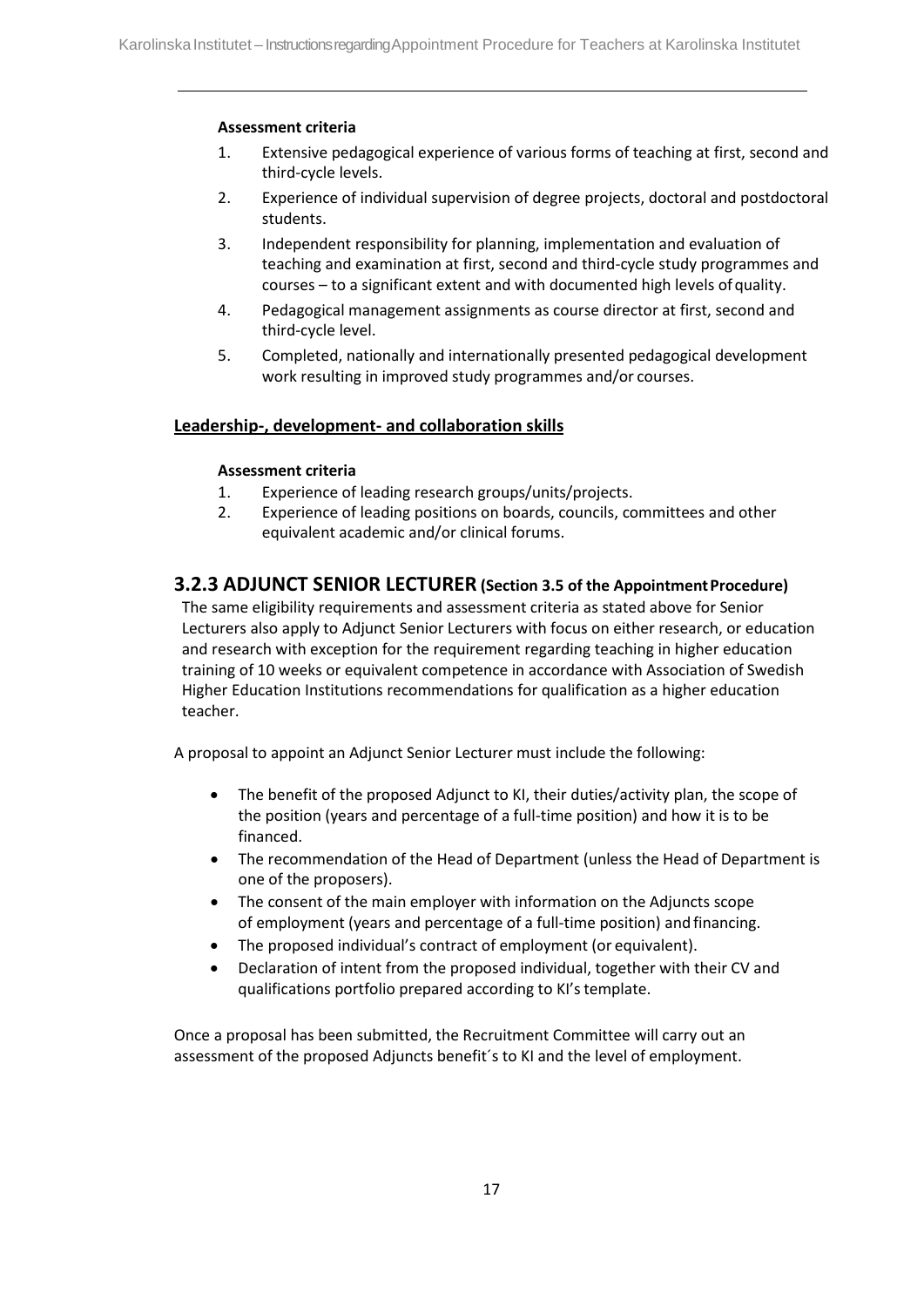This assessment will consider the job description with regard to research, doctoral education and teaching as stated in the activity plan, as well as the qualifications of the proposed individual. If the Adjunct is deemed to be of benefit to KI, the matter will be passed on for expert review and thereafter drafted and decided on by the Recruitment Committee, who will then submit a proposal to the Head of Department for a decision.

An Adjunct appointment cannot be combined with another position at KI, even if KI is not the main employer.

## **3.3 APPOINTMENT AS ASSISTANT PROFESSOR (Section 3.6 of the Appointment Procedure)**

Those eligible for employment as an Assistant Professor are individuals who have been awarded a PhD or attained equivalent research competence. Preference should be given to those who were awarded a PhD or attained equivalent research competence no more than five years prior to the expiry of the application period for the position of Assistant Professor. Those who have been awarded a PhD or attained equivalent research competence earlier may however be considered if special grounds exist. Special grounds refer to illness, parental leave or similar circumstances.

## **3.4 PROMOTION OF ASSISTANT PROFESSORS TO SENIOR LECTURERS (Section 3.6 of the Appointment Procedure)**

An Assistant Professor can apply for promotion to Senior Lecturer. An application is submitted to the Recruitment Committee. The Assistant Professor may decide to apply for promotion to Senior Lecturer in accordance with one of two promotion tracks: promotion to Senior Lecturer with focus on research or promotion to Senior Lecturer with focus on education and research. In order to be promoted to Senior Lecturer, the Assistant Professor must meet the following criteria. This is assessed by the Recruitment Committee.

## **3.4.1 PROMOTION OF ASSISTANT PROFESSORS TO SENIOR LECTURERS WITH FOCUS ON RESEARCH**

- 1. Senior Lecturer expertise as per the eligibility requirements and assessment criteria for "Senior Lecturer with focus on research"
- 2. Appropriation obtained as principal applicant in national or international competition that covers the applicant's own salary for at least two years from the final date of employment as an Assistant Professor. Project funding obtained in national or international competition (i.e. excellence grant obtained from the Swedish Research Council, European Research Council (ERC), Wallenberg Foundation (WAF) or Swedish Foundation for Strategic Research (SSF) that covers costs for salaries, rent, materials and other project-related expenses for the research organisation for at least two years from the final date of employment as an Assistant Professor.
- 3. First- and/or senior author of a number of peer-reviewed scientific articles published in leading international scientific journals over a number of years since disputation, with the emphasis on the qualification period as an Assistant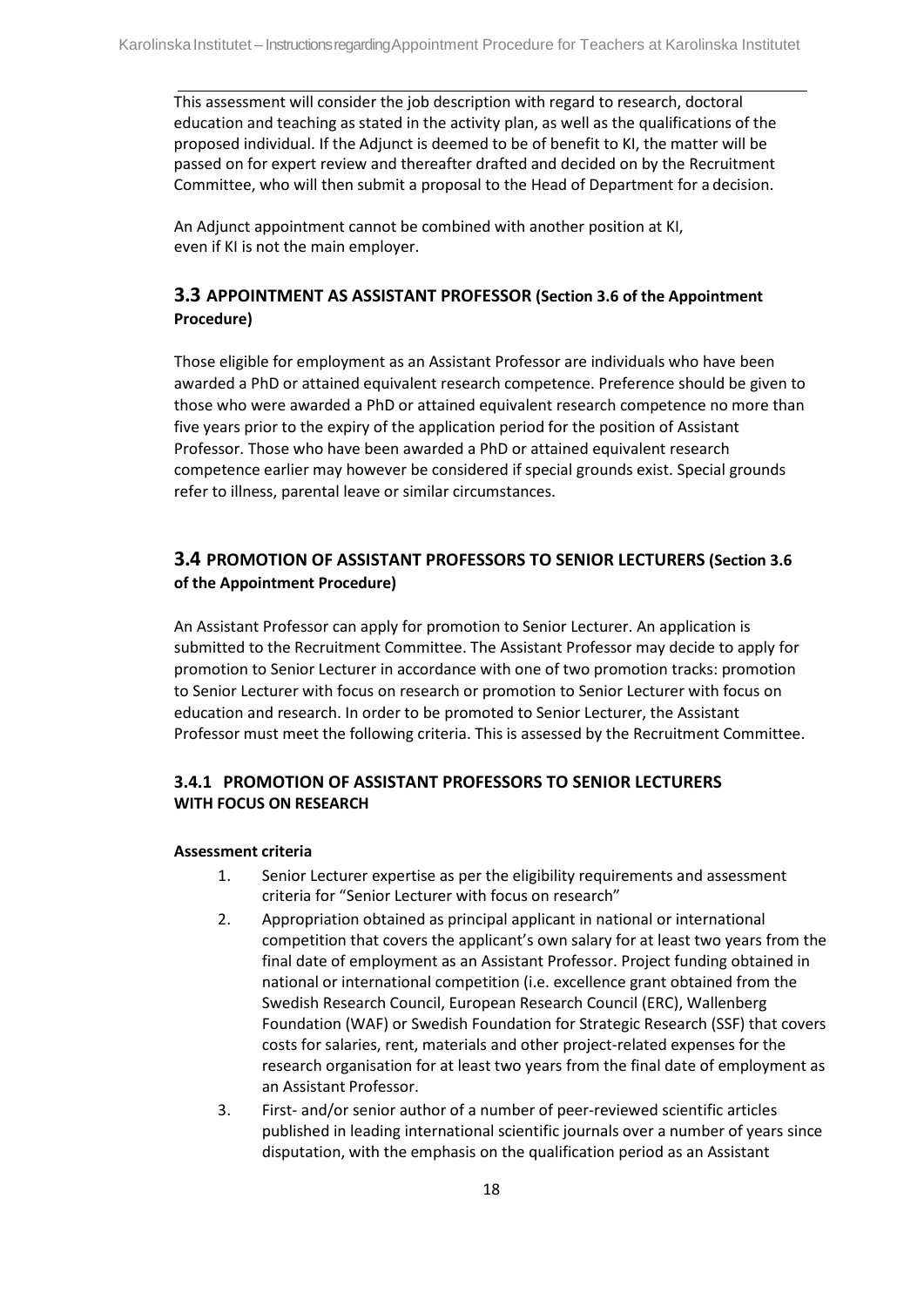#### Professor.

- 4. An independent research line deemed by independent experts and departmental management to offer excellent future potential for both the individual researcher and the department in question.
- 5. A documented good ability to lead their own research group including staff responsibility and supervision of doctoral and/or postdoctoral students – to successful scientific results in a good working climate, as well as documented collaborative abilities.
- 6. All experience of undertaking assignments on behalf of the scientific community – such as board membership, internal assessment committees, departmental duties, organising courses and conferences and editorships – will be considered as merits.

## **3.4.2 PROMOTION OF ASSISTANT PROFESSORS TO SENIOR LECTURERS WITH FOCUS ON EDUCATION AND RESEARCH**

#### **Assessment criteria**

- 1. Senior Lecturer expertise as per the eligibility requirements and assessment criteria for "Senior Lecturer with focus on education and research".
- 2. Teaching in higher education training of 10 weeks or equivalent competence in accordance with Association of Swedish Higher Education Institutions recommendations for qualification as a higher education teacher.
- 3. Independent responsibility for planning, implementation and evaluation of teaching and examination at first-, second- and third-cycle study programmes and courses – to a significant extent and over a period of at least three years with documented high levels of quality.
- 4. Pedagogical management assignments as course director at first-, secondand third-cycle level.
- 5. Extensive pedagogical experience of various forms of teaching and for various groups at first-, second- and third-cycle levels.
- 6. Completed, nationally and internationally presented pedagogical development work resulting in improved study programmes and/or courses.
- 7. A clear plan for their own pedagogical activities (including pedagogical development work) that demonstrates a high level of quality and great potential.

If the applicant is deemed to fulfil all of the above criteria, they will be assessed by two experts in their field and must meet the eligibility requirements that apply to appointments as a Senior Lecturer at Karolinska Institutet (see Section 3.2 above).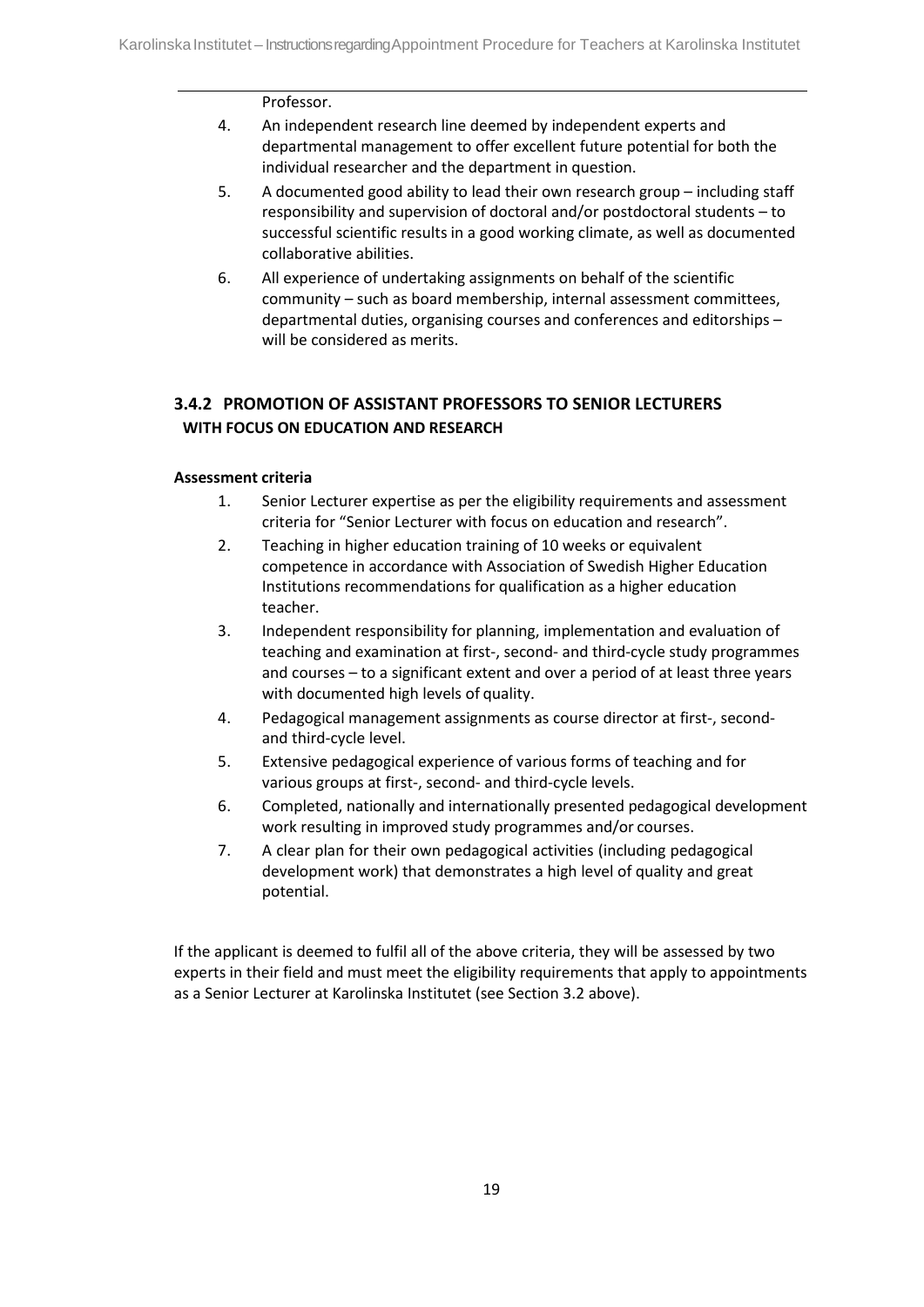## <span id="page-20-0"></span>**3.5 APPOINTMENT AS A LECTURER (Section 3.7 of the Appointment Procedure)**

Eligibility requirements for Lecturers are teaching expertise and, generally, a PhD or equivalent within the field of study relevant to the position. Additional qualification requirements are decided by the Head of Department.

## <span id="page-20-1"></span>**3.5.1 ADJUNCT LECTURER (Section 3.8 of the Appointment Procedure)**

The same assessment criteria apply to an Adjunct Lecturer as to a Lecturer.

A proposal to appoint an Adjunct Lecturer must include the following:

- The benefit of the proposed Adjunct to KI, their duties/activity plan, the scope of the position (years and percentage of a full-time position) and how it is to be financed.
- The recommendation of the Head of Department (unless the Head of Department is one of the proposers).
- The consent of the main employer with information on the Adjuncts scope of employment (years and percentage of a full-time position) and financing.
- The proposed individual's contract of employment (or equivalent).
- Declaration of intent from the proposed individual, together with their CV and qualifications portfolio prepared according to KI'stemplate.

The matter shall be prepared and decided by the relevant Head of Department. An Adjunct must be of benefit to KI. The assessment will consider the job description with regard to research, doctoral education and teaching as stated in the activity plan, as well as the qualifications of the proposed individual.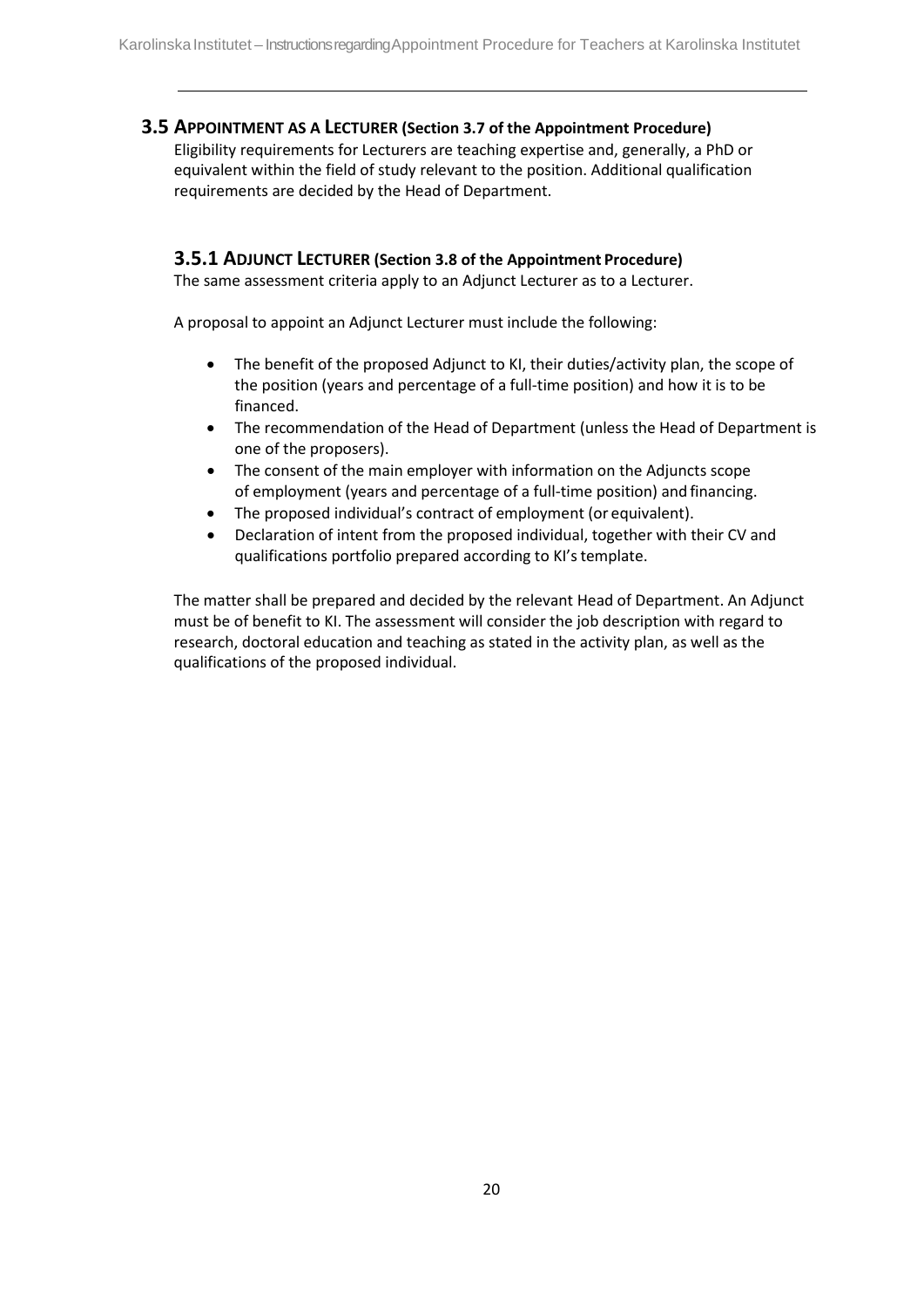## <span id="page-21-0"></span>**4. OTHER PROVISIONS AND DECISION-MAKING RULES**

## **4.1 CANCELLING A RECRUITMENT PROCESS**

A recruitment process can only be cancelled by the person who decided that a teacher should be employed, i.e. the Head of Department or President. Any such decision must be documented, including an account of the facts leading to the decision. A decision to cancel a recruitment process cannot be appealed.

## **4.2 APPEALS**

**Higher Education Ordinance** Chapter 12 Section 2: Appeals may be made to the Higher Education Appeals Board against the following decisions of a higher education institution: 1. a decision relating to employment at a higher education institution, with the exception of appointment to a doctoral studentship.

A recruitment decision may be appealed by a person to whom the decision relates, i.e. any unsuccessful applicant. Such an appeal will be considered based on the requirement profile and recruitment process for the case in question. Any statement to the Higher Education Appeals Board regarding the appointment of teaching staff will be made by the University Director.

## **4.3 PROCESS AND DECISIONS BY THE RECRUITMENT COMMITTEE**

Proposals for appointment of Professors or Senior Lecturers may be initiated by the Head of Department, Dean, Faculty Board or the President. The Dean in question coordinate initiatives within the departmental units.

The Recruitment Committee makes decisions and recommendations on the following matters:

- Decisions to begin the process of appointing a Professor or Senior Lecturer.
- Recruitment committees for the appointment of Professors and Senior Lecturers.
- Appointment of experts for the appointment of Professors and Senior Lecturers (including Adjunct Professor/Adjunct Senior Lecturer and Visiting Professor), as well as promotion of Assistant Professor to Senior Lecturer.
- Applicants who should be considered for appointments as Professor or Senior Lecturer. Recommendations regarding decision for appointing Professors are submitted to the President and recommendations regarding Senior Lecturers are submitted to the Head of Department.
- Conversion of research field for Professors and Senior Lecturers during ongoing employment.
- Recommendations regarding promotion of Assistant Professors to Senior Lecturers.

## **COMBINED EMPLOYMENT**

The rules applicable to the appointment of teachers shall also apply to combined employment.